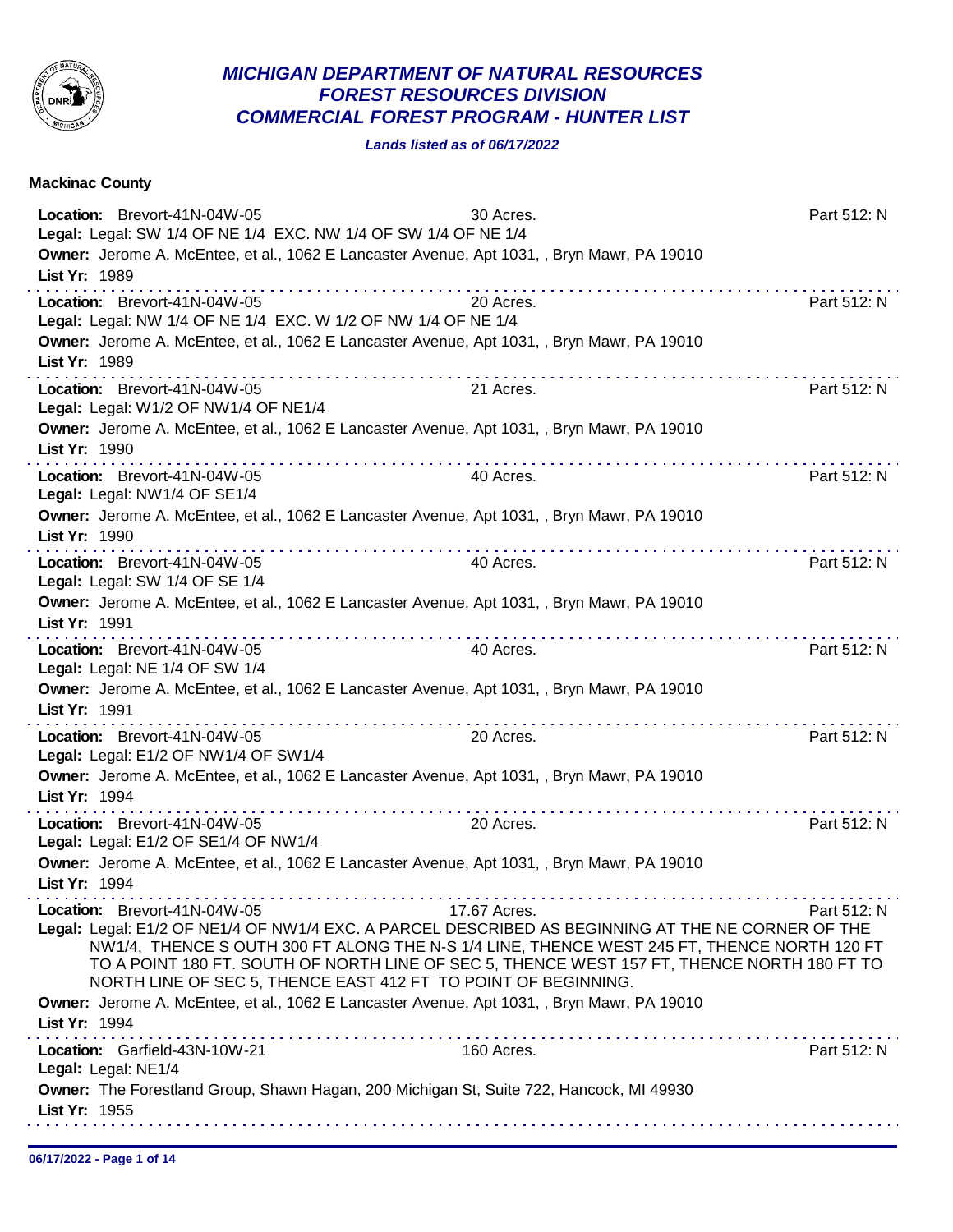| Location: Hudson-43N-08W-09<br>Legal: Legal: SW1/4 & W1/2 OF SE1/4 |                                                                                            | 240 Acres.                                                                                                                                                                                                                                                                                                                                                                                                                                                                                                                                                                | Part 512: N |
|--------------------------------------------------------------------|--------------------------------------------------------------------------------------------|---------------------------------------------------------------------------------------------------------------------------------------------------------------------------------------------------------------------------------------------------------------------------------------------------------------------------------------------------------------------------------------------------------------------------------------------------------------------------------------------------------------------------------------------------------------------------|-------------|
| List Yr: 2017                                                      | Owner: Duberville Holdings, LLC, Mr. Jake Duberville, W16683 Sandtown Rd, Curtis, MI 49820 |                                                                                                                                                                                                                                                                                                                                                                                                                                                                                                                                                                           |             |
| Location: Marquette-42N-02W-06                                     |                                                                                            | dia ara-dia ara-dia ara-dia i<br>20 Acres.                                                                                                                                                                                                                                                                                                                                                                                                                                                                                                                                | Part 512: N |
| Legal: Legal: N1/2 NW1/4 SE1/4<br>List Yr: 2019                    |                                                                                            | Owner: Greenleaf Timber Holding, Inc., Jordan Triest, President, P.O. Box 386, Powers, MI 49874                                                                                                                                                                                                                                                                                                                                                                                                                                                                           |             |
|                                                                    | .                                                                                          |                                                                                                                                                                                                                                                                                                                                                                                                                                                                                                                                                                           |             |
| Location: Marquette-42N-02W-06<br>Legal: Legal: S1/2 NW1/4 SE1/4   |                                                                                            | 20 Acres.                                                                                                                                                                                                                                                                                                                                                                                                                                                                                                                                                                 | Part 512: N |
| List Yr: 2019                                                      |                                                                                            | Owner: Greenleaf Timber Holding, Inc., Jordan Triest, President, P.O. Box 386, Powers, MI 49874                                                                                                                                                                                                                                                                                                                                                                                                                                                                           |             |
| Location: Marquette-42N-02W-06                                     |                                                                                            | 11 Acres.                                                                                                                                                                                                                                                                                                                                                                                                                                                                                                                                                                 | Part 512: N |
| List Yr: 2019                                                      |                                                                                            | Legal: Legal: Part of SW1/4 SE1/4 described as: Beginning at the South 1/4 corner of said Section 6; thence S89°4 1'12"E<br>364.32 feet along the South line of said Section; thence N00°07'50"W 1331.13 feet to the North line of said<br>Southwest 1/4 of Southeast 1/4; thence N89°49'18"W 358.67 feet alongsaid North line to the West line of said<br>Southwest 1/4 of Southeast 1/4; thence S00°06'45"W 1330.25 feet along said West line to Point of Beginning.<br>Owner: Greenleaf Timber Holding, Inc., Jordan Triest, President, P.O. Box 386, Powers, MI 49874 |             |
| Location: Marquette-43N-01W-07<br>Legal: Legal: S1/2 OF NE1/4      |                                                                                            | 80 Acres.                                                                                                                                                                                                                                                                                                                                                                                                                                                                                                                                                                 | Part 512: N |
| List Yr: 1928                                                      | Owner: Mr. and Mrs. Dennis Kennedy, 1106 Johnston Street, , Sault Sainte Marie, MI 49783   | .                                                                                                                                                                                                                                                                                                                                                                                                                                                                                                                                                                         |             |
| Location: Marquette-43N-01W-07<br>Legal: Legal: SW 1/4 OF SW 1/4   |                                                                                            | 40.56 Acres.                                                                                                                                                                                                                                                                                                                                                                                                                                                                                                                                                              | Part 512: N |
| List Yr: 1987                                                      | Owner: Camp Buckbash, Inc., c/o Stan Jacek, 5542 Cedar Dr, Sault Sainte Marie, MI 49783    |                                                                                                                                                                                                                                                                                                                                                                                                                                                                                                                                                                           |             |
| Location: Marquette-43N-01W-18<br>Legal: Legal: NW 1/4 OF NW 1/4   |                                                                                            | 40.42 Acres.                                                                                                                                                                                                                                                                                                                                                                                                                                                                                                                                                              | Part 512: N |
| List Yr: 1987                                                      | Owner: Camp Buckbash, Inc., c/o Stan Jacek, 5542 Cedar Dr, Sault Sainte Marie, MI 49783    |                                                                                                                                                                                                                                                                                                                                                                                                                                                                                                                                                                           |             |
| Location: Marquette-43N-01W-18<br>Legal: Legal: SE 1/4 OF NW 1/4   |                                                                                            | 40 Acres.                                                                                                                                                                                                                                                                                                                                                                                                                                                                                                                                                                 | Part 512: N |
| List Yr: 1987                                                      | Owner: Camp Buckbash, Inc., c/o Stan Jacek, 5542 Cedar Dr, Sault Sainte Marie, MI 49783    |                                                                                                                                                                                                                                                                                                                                                                                                                                                                                                                                                                           |             |
| Location: Marquette-43N-01W-18                                     | Legal: Legal: N 1/2 OF NE 1/4 OF NW 1/4                                                    | 20 Acres.                                                                                                                                                                                                                                                                                                                                                                                                                                                                                                                                                                 | Part 512: N |
| List Yr: 1987                                                      | Owner: Camp Buckbash, Inc., c/o Stan Jacek, 5542 Cedar Dr, Sault Sainte Marie, MI 49783    |                                                                                                                                                                                                                                                                                                                                                                                                                                                                                                                                                                           |             |
| Location: Newton-42N-11W-04                                        |                                                                                            | 200 Acres.<br>Legal: Legal: S1/2 OF NW1/4 OF NE1/4, S1/2 OF NE1/4 OF NW1/4, SW1/4 OF NE1/4, SE1/4 OF NW 1/4, E1/2 OF                                                                                                                                                                                                                                                                                                                                                                                                                                                      | Part 512: N |
| SW1/4.                                                             |                                                                                            |                                                                                                                                                                                                                                                                                                                                                                                                                                                                                                                                                                           |             |
| List Yr: 1962                                                      | Owner: The Forestland Group, Shawn Hagan, 200 Michigan St, Suite 722, Hancock, MI 49930    |                                                                                                                                                                                                                                                                                                                                                                                                                                                                                                                                                                           |             |
| Location: Newton-42N-11W-05<br>Legal: Legal: SE1/4                 |                                                                                            | 160 Acres.                                                                                                                                                                                                                                                                                                                                                                                                                                                                                                                                                                | Part 512: N |
| List Yr: 1972                                                      | Owner: The Forestland Group, Shawn Hagan, 200 Michigan St, Suite 722, Hancock, MI 49930    |                                                                                                                                                                                                                                                                                                                                                                                                                                                                                                                                                                           |             |
|                                                                    |                                                                                            |                                                                                                                                                                                                                                                                                                                                                                                                                                                                                                                                                                           |             |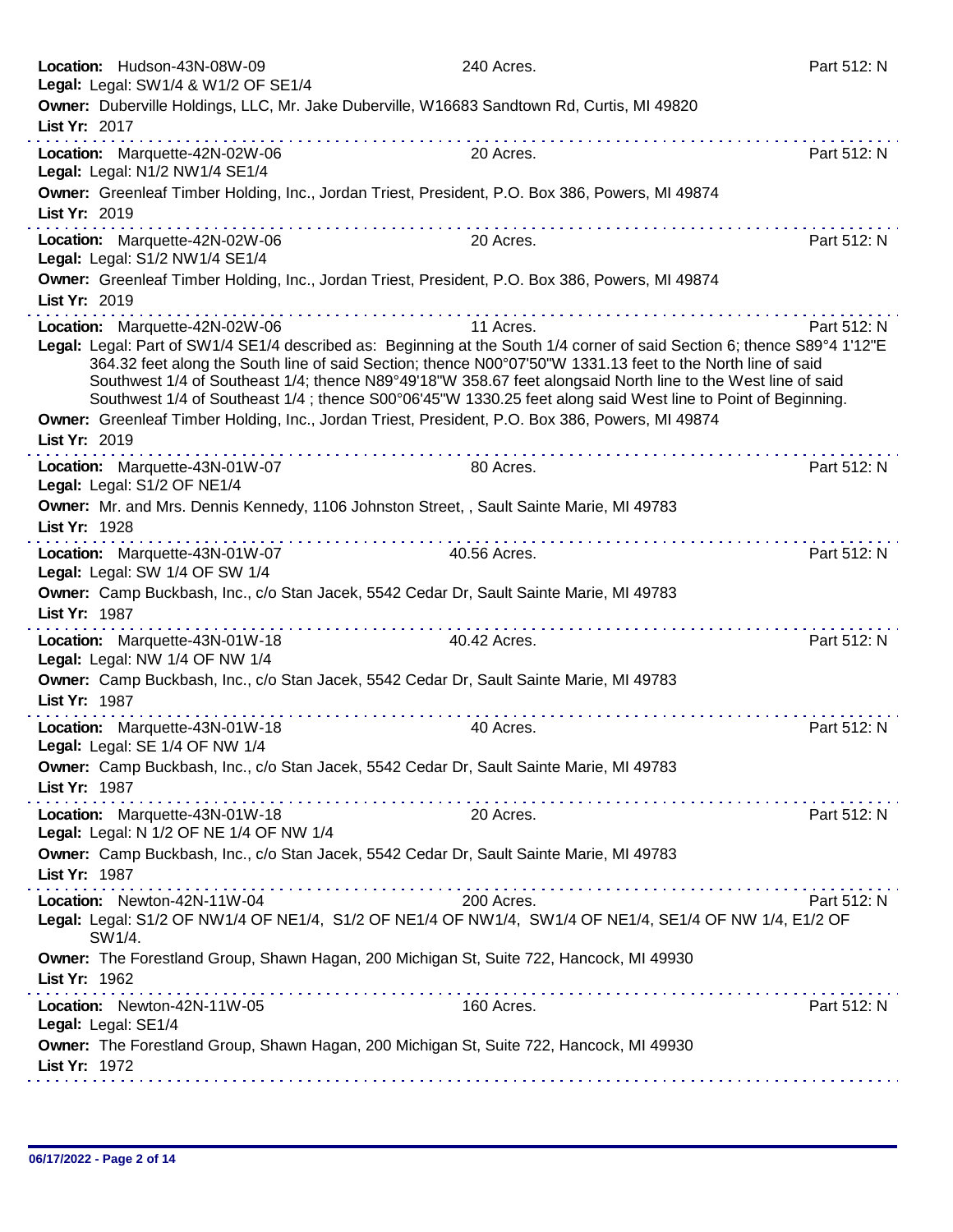|                                     | Location: Newton-42N-11W-06<br><b>SE1/4</b>                                                        | 422.18 Acres.<br>Legal: Legal: SW1/4 OF NE1/4, W1/2 OF NW1/4, SE1/4 OF NW1/4, SW1/4, SOUTH 330 FT OF N1/2 OF SE1/4, S1/2 OF                                                                                                                                                                                                                                                                       | Part 512: N |
|-------------------------------------|----------------------------------------------------------------------------------------------------|---------------------------------------------------------------------------------------------------------------------------------------------------------------------------------------------------------------------------------------------------------------------------------------------------------------------------------------------------------------------------------------------------|-------------|
| List Yr: 1955                       |                                                                                                    | Owner: The Forestland Group, Shawn Hagan, 200 Michigan St, Suite 722, Hancock, MI 49930                                                                                                                                                                                                                                                                                                           |             |
| List Yr: 1980                       | Location: Newton-42N-11W-06<br>Legal: Legal: NW1/4 OF NE1/4, NE1/4 OF NW1/4, N3/4 OF N1/2 OF SE1/4 | 140 Acres.<br>Owner: The Forestland Group, Shawn Hagan, 200 Michigan St, Suite 722, Hancock, MI 49930                                                                                                                                                                                                                                                                                             | Part 512: N |
| List Yr: 1969                       | Location: Newton-42N-11W-07<br>Legal: Legal: NE1/4 OF NE1/4                                        | 40 Acres.<br>Owner: The Forestland Group, Shawn Hagan, 200 Michigan St, Suite 722, Hancock, MI 49930                                                                                                                                                                                                                                                                                              | Part 512: N |
| List Yr: 1955                       | Location: Newton-42N-11W-07<br>Legal: Legal: ENTIRE EXC. NE1/4 OF NE1/4                            | 600.8 Acres.<br>Owner: The Forestland Group, Shawn Hagan, 200 Michigan St, Suite 722, Hancock, MI 49930                                                                                                                                                                                                                                                                                           | Part 512: N |
|                                     | Location: Newton-42N-11W-08<br>POINT OF ENDING.                                                    | 2.63 Acres.<br>Legal: Legal: STRIP OF LAND 50 FT WIDE ACROSS THE S1/2 OF SE1/4 DESCRIBED AS FOLLOWS: BEGINNING AT<br>A POINT ON THE NORTH LINE OF COUNTY ROAD ROW, 458 FT WEST OF THE CORNER COMMON TO<br>SECTIONS 8, 9, 16 AND 17, T42N, R11W; THENCE BY TRUE BEARINGS NORTH 55 DEGREES W 200 FT;<br>THENCE NORTH 77 DEGREES WEST 2093 FT TO WEST LINE OF S1/2 OF S1/2 OF SE1/4 OF SECTION 8 AND | Part 512: N |
| List Yr: 1955                       |                                                                                                    | Owner: The Forestland Group, Shawn Hagan, 200 Michigan St, Suite 722, Hancock, MI 49930                                                                                                                                                                                                                                                                                                           |             |
| List Yr: 1962                       | Location: Newton-42N-11W-10<br>Legal: Legal: N1/2 OF SW1/4                                         | 80 Acres.<br>Owner: The Forestland Group, Shawn Hagan, 200 Michigan St, Suite 722, Hancock, MI 49930                                                                                                                                                                                                                                                                                              | Part 512: N |
| Legal: Legal: W1/2<br>List Yr: 1955 | . <b>.</b><br>Location: Newton-42N-11W-17                                                          | 320 Acres.<br>Owner: The Forestland Group, Shawn Hagan, 200 Michigan St, Suite 722, Hancock, MI 49930                                                                                                                                                                                                                                                                                             | Part 512: N |
| List Yr: 1955                       | Location: Newton-42N-11W-18<br>Legal: Legal: ENTIRE                                                | 642.66 Acres.<br>Owner: The Forestland Group, Shawn Hagan, 200 Michigan St, Suite 722, Hancock, MI 49930                                                                                                                                                                                                                                                                                          | Part 512: N |
| List Yr: 1955                       | Location: Newton-42N-11W-19                                                                        | 360 Acres.<br>Legal: Legal: N1/2 OF NE1/4, SE1/4 OF NE1/4, NE1/4 OF NW1/4, E1/2 OF SW1/4, N1/2 OF SE1/4, SW1/4 OF SE1/4<br>Owner: The Forestland Group, Shawn Hagan, 200 Michigan St, Suite 722, Hancock, MI 49930                                                                                                                                                                                | Part 512: N |
| List Yr: 1957                       | Location: Newton-42N-11W-19<br>Legal: Legal: SE1/4 OF SE1/4                                        | 40 Acres.<br>Owner: The Forestland Group, Shawn Hagan, 200 Michigan St, Suite 722, Hancock, MI 49930                                                                                                                                                                                                                                                                                              | Part 512: N |
| List Yr: 1975                       | Location: Newton-42N-11W-19                                                                        | 162.98 Acres.<br>Legal: Legal: NW1/4 OF NW1/4, SW1/4 OF NW1/4, NW1/4 OF SW1/4, SW1/4 OF SW1/4<br>Owner: The Forestland Group, Shawn Hagan, 200 Michigan St, Suite 722, Hancock, MI 49930                                                                                                                                                                                                          | Part 512: N |
|                                     |                                                                                                    |                                                                                                                                                                                                                                                                                                                                                                                                   |             |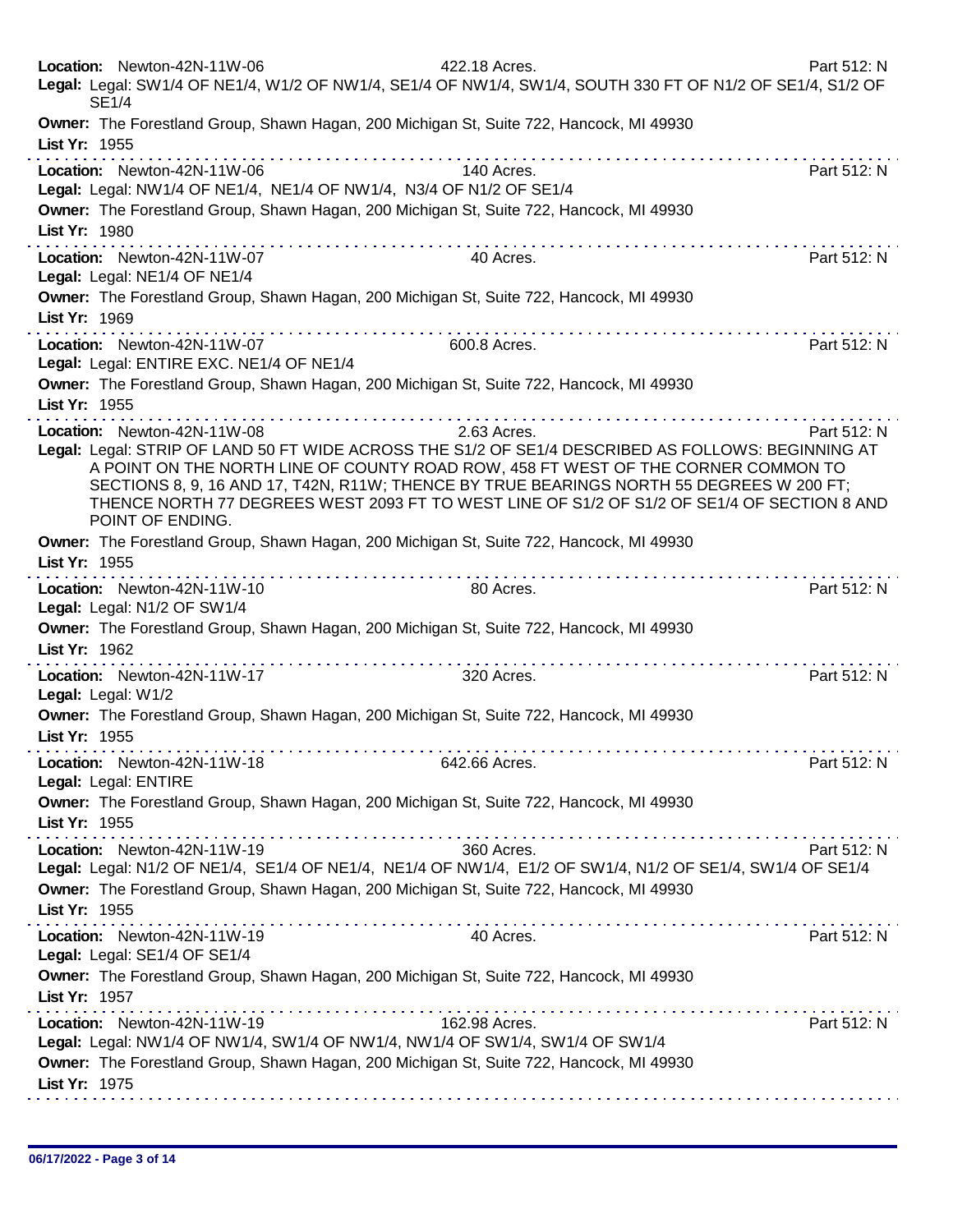| Location: Newton-42N-11W-19<br>Legal: Legal: SW1/4 OF NE1/4, SE1/4 OF NW1/4                                                                                                                                                                                                                                                                                                                                                                                                                                                                                              | 80 Acres.     | Part 512: N |
|--------------------------------------------------------------------------------------------------------------------------------------------------------------------------------------------------------------------------------------------------------------------------------------------------------------------------------------------------------------------------------------------------------------------------------------------------------------------------------------------------------------------------------------------------------------------------|---------------|-------------|
| Owner: The Forestland Group, Shawn Hagan, 200 Michigan St, Suite 722, Hancock, MI 49930<br>List Yr: 1980                                                                                                                                                                                                                                                                                                                                                                                                                                                                 |               |             |
| Location: Newton-42N-11W-20<br>Legal: Legal: S1/2 OF NE1/4, W1/2, NW1/4 OF SE1/4                                                                                                                                                                                                                                                                                                                                                                                                                                                                                         | 440 Acres.    | Part 512: N |
| Owner: The Forestland Group, Shawn Hagan, 200 Michigan St, Suite 722, Hancock, MI 49930<br>List Yr: 1955<br>$\mathcal{L}^{\mathcal{A}}(\mathcal{A},\mathcal{A},\mathcal{A},\mathcal{A},\mathcal{A},\mathcal{A},\mathcal{A},\mathcal{A},\mathcal{A},\mathcal{A},\mathcal{A},\mathcal{A},\mathcal{A},\mathcal{A},\mathcal{A},\mathcal{A},\mathcal{A},\mathcal{A},\mathcal{A},\mathcal{A},\mathcal{A},\mathcal{A},\mathcal{A},\mathcal{A},\mathcal{A},\mathcal{A},\mathcal{A},\mathcal{A},\mathcal{A},\mathcal{A},\mathcal{A},\mathcal{A},\mathcal{A},\mathcal{A},\mathcal$ |               |             |
| Location: Newton-42N-11W-29<br>Legal: Legal: N1/2, W1/2 OF SW1/4                                                                                                                                                                                                                                                                                                                                                                                                                                                                                                         | 400 Acres.    | Part 512: N |
| Owner: The Forestland Group, Shawn Hagan, 200 Michigan St, Suite 722, Hancock, MI 49930<br>List Yr: 1955                                                                                                                                                                                                                                                                                                                                                                                                                                                                 | .             |             |
| Location: Newton-42N-11W-29<br>Legal: Legal: E1/2 OF SW1/4                                                                                                                                                                                                                                                                                                                                                                                                                                                                                                               | 80 Acres.     | Part 512: N |
| Owner: The Forestland Group, Shawn Hagan, 200 Michigan St, Suite 722, Hancock, MI 49930<br>List Yr: 1980<br>.                                                                                                                                                                                                                                                                                                                                                                                                                                                            |               |             |
| Location: Newton-42N-11W-30<br>Legal: Legal: ENTIRE EXC. NW1/4 OF NW1/4                                                                                                                                                                                                                                                                                                                                                                                                                                                                                                  | 600.54 Acres. | Part 512: N |
| Owner: The Forestland Group, Shawn Hagan, 200 Michigan St, Suite 722, Hancock, MI 49930<br>List Yr: 1955                                                                                                                                                                                                                                                                                                                                                                                                                                                                 |               |             |
| Location: Newton-42N-11W-30<br>Legal: Legal: NW1/4 OF NW1/4                                                                                                                                                                                                                                                                                                                                                                                                                                                                                                              | 40.42 Acres.  | Part 512: N |
| Owner: The Forestland Group, Shawn Hagan, 200 Michigan St, Suite 722, Hancock, MI 49930<br>List Yr: 1975                                                                                                                                                                                                                                                                                                                                                                                                                                                                 |               |             |
| Location: Newton-42N-11W-31<br>Legal: Legal: NE1/4 OF NW1/4                                                                                                                                                                                                                                                                                                                                                                                                                                                                                                              | 40 Acres.     | Part 512: N |
| Owner: The Forestland Group, Shawn Hagan, 200 Michigan St, Suite 722, Hancock, MI 49930<br>List Yr: 1955                                                                                                                                                                                                                                                                                                                                                                                                                                                                 |               |             |
| Location: Newton-42N-12W-10<br>Legal: Legal: ENTIRE EXC. SE1/4 OF SE1/4 & RAILROAD R/W                                                                                                                                                                                                                                                                                                                                                                                                                                                                                   | 594.11 Acres. | Part 512: N |
| Owner: The Forestland Group, Shawn Hagan, 200 Michigan St, Suite 722, Hancock, MI 49930<br>List Yr: 1955                                                                                                                                                                                                                                                                                                                                                                                                                                                                 |               |             |
| Location: Newton-42N-12W-11<br>Legal: Legal: W1/2 OF SW1/4                                                                                                                                                                                                                                                                                                                                                                                                                                                                                                               | 80 Acres.     | Part 512: N |
| Owner: The Forestland Group, Shawn Hagan, 200 Michigan St, Suite 722, Hancock, MI 49930<br>List Yr: 1955                                                                                                                                                                                                                                                                                                                                                                                                                                                                 |               |             |
| Location: Newton-42N-12W-13<br>Legal: Legal: ENTIRE EXC. S 1/2 OF SE 1/4                                                                                                                                                                                                                                                                                                                                                                                                                                                                                                 | 560 Acres.    | Part 512: N |
| Owner: E. J. Watson, et al., 5221 Bayshore Drive, Presque Isle, MI 49777<br>List Yr: 1955                                                                                                                                                                                                                                                                                                                                                                                                                                                                                |               |             |
| Location: Newton-42N-12W-14<br>Legal: Legal: NW1/4 OF NW1/4                                                                                                                                                                                                                                                                                                                                                                                                                                                                                                              | 40 Acres.     | Part 512: N |
| Owner: The Forestland Group, Shawn Hagan, 200 Michigan St, Suite 722, Hancock, MI 49930<br>List Yr: 1959                                                                                                                                                                                                                                                                                                                                                                                                                                                                 |               |             |
| Location: Newton-42N-12W-15<br>Legal: Legal: N1/2 EXC NE1/4 OF NW1/4; SW1/4; NE1/4 OF SE1/4; AND SW1/4 OF SE1/4                                                                                                                                                                                                                                                                                                                                                                                                                                                          | 520 Acres.    | Part 512: N |
| Owner: The Forestland Group, Shawn Hagan, 200 Michigan St, Suite 722, Hancock, MI 49930<br>List Yr: 1955                                                                                                                                                                                                                                                                                                                                                                                                                                                                 |               |             |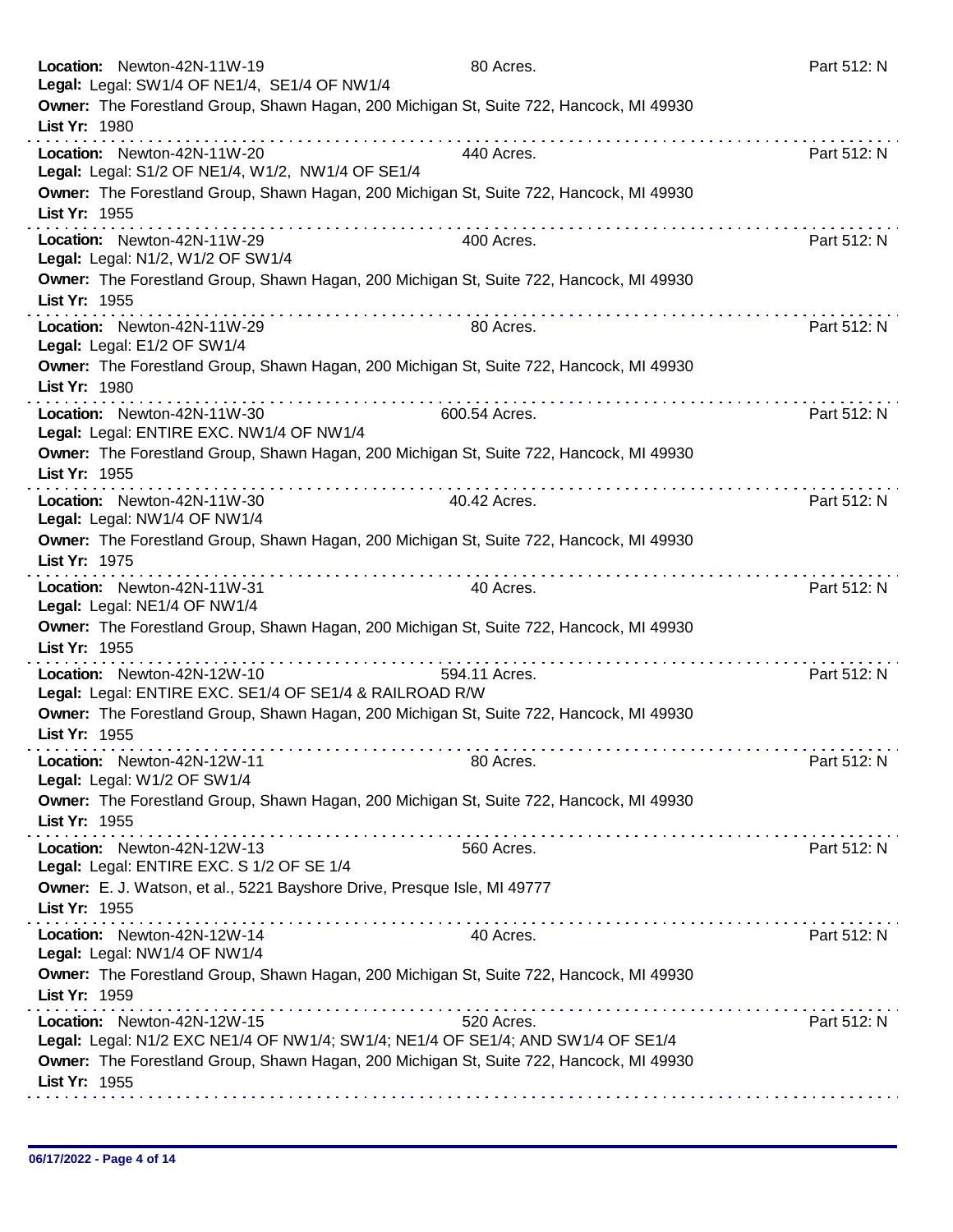|               | Location: Newton-43N-11W-01<br>Legal: Legal: S1/2 OF SW1/4                                        | 80 Acres.                                                                                                                                                                                                                                                                                                                                                                                                                                                  | Part 512: N |
|---------------|---------------------------------------------------------------------------------------------------|------------------------------------------------------------------------------------------------------------------------------------------------------------------------------------------------------------------------------------------------------------------------------------------------------------------------------------------------------------------------------------------------------------------------------------------------------------|-------------|
| List Yr: 1972 | Owner: The Forestland Group, Shawn Hagan, 200 Michigan St, Suite 722, Hancock, MI 49930           |                                                                                                                                                                                                                                                                                                                                                                                                                                                            |             |
|               | Location: Newton-43N-11W-01<br>Legal: Legal: N1/2 OF NW1/4 (FRL)                                  | 80.99 Acres.                                                                                                                                                                                                                                                                                                                                                                                                                                               | Part 512: N |
| List Yr: 2017 | Owner: Mr. Stanley E. Zellar, Sr., 1634 County Rd 432, , Gulliver, MI 49840                       |                                                                                                                                                                                                                                                                                                                                                                                                                                                            |             |
|               | Location: Newton-43N-11W-02<br>Legal: Legal: SW1/4                                                | 160 Acres.                                                                                                                                                                                                                                                                                                                                                                                                                                                 | Part 512: N |
| List Yr: 1955 | Owner: The Forestland Group, Shawn Hagan, 200 Michigan St, Suite 722, Hancock, MI 49930           |                                                                                                                                                                                                                                                                                                                                                                                                                                                            |             |
|               | .<br>Location: Newton-43N-11W-02<br>Legal: Legal: SE1/4, SE1/4 OF NE1/4                           | 200 Acres.                                                                                                                                                                                                                                                                                                                                                                                                                                                 | Part 512: N |
| List Yr: 1972 | Owner: The Forestland Group, Shawn Hagan, 200 Michigan St, Suite 722, Hancock, MI 49930           |                                                                                                                                                                                                                                                                                                                                                                                                                                                            |             |
|               | Location: Newton-43N-11W-02<br>Legal: Legal: N1/2 EXC SE1/4 OF NE1/4 AND EXC SW1/4 OF NW1/4 (FRL) | 239.9 Acres.                                                                                                                                                                                                                                                                                                                                                                                                                                               | Part 512: N |
| List Yr: 2017 | Owner: Mr. Stanley E. Zellar, Sr., 1634 County Rd 432, , Gulliver, MI 49840                       | $\mathbf{a}^{\mathsf{T}} \mathbf{a}^{\mathsf{T}} \mathbf{a}^{\mathsf{T}} \mathbf{a}^{\mathsf{T}} \mathbf{a}^{\mathsf{T}} \mathbf{a}^{\mathsf{T}} \mathbf{a}^{\mathsf{T}} \mathbf{a}^{\mathsf{T}} \mathbf{a}^{\mathsf{T}} \mathbf{a}^{\mathsf{T}} \mathbf{a}^{\mathsf{T}} \mathbf{a}^{\mathsf{T}} \mathbf{a}^{\mathsf{T}} \mathbf{a}^{\mathsf{T}} \mathbf{a}^{\mathsf{T}} \mathbf{a}^{\mathsf{T}} \mathbf{a}^{\mathsf{T}} \mathbf{a}^{\mathsf{T}} \mathbf{$ |             |
|               | Location: Newton-43N-11W-03<br>Legal: Legal: NW1/4, N1/2 OF S1/2, SW1/4 OF SW1/4                  | 358.61 Acres.                                                                                                                                                                                                                                                                                                                                                                                                                                              | Part 512: N |
| List Yr: 1955 | Owner: The Forestland Group, Shawn Hagan, 200 Michigan St, Suite 722, Hancock, MI 49930           |                                                                                                                                                                                                                                                                                                                                                                                                                                                            |             |
|               | Location: Newton-43N-11W-03<br>Legal: Legal: N1/2 OF NE1/4 (FRL)                                  | 79.05 Acres.                                                                                                                                                                                                                                                                                                                                                                                                                                               | Part 512: N |
| List Yr: 2017 | Owner: Mr. Stanley E. Zellar, Sr., 1634 County Rd 432, , Gulliver, MI 49840<br>.                  |                                                                                                                                                                                                                                                                                                                                                                                                                                                            |             |
|               | Location: Newton-43N-11W-04<br>Legal: Legal: ENTIRE EXC. W1/2 OF NW1/4                            | 556.48 Acres.                                                                                                                                                                                                                                                                                                                                                                                                                                              | Part 512: N |
| List Yr: 1955 | Owner: The Forestland Group, Shawn Hagan, 200 Michigan St, Suite 722, Hancock, MI 49930           |                                                                                                                                                                                                                                                                                                                                                                                                                                                            |             |
|               | Location: Newton-43N-11W-05<br>Legal: Legal: W1/2 OF NE1/4, S1/2 OF NW1/4, E1/2 OF SW1/4          | 237.77 Acres.                                                                                                                                                                                                                                                                                                                                                                                                                                              | Part 512: N |
| List Yr: 1955 | Owner: The Forestland Group, Shawn Hagan, 200 Michigan St, Suite 722, Hancock, MI 49930           |                                                                                                                                                                                                                                                                                                                                                                                                                                                            |             |
|               | Location: Newton-43N-11W-05                                                                       | 60 Acres.<br>Legal: Legal: W1/2 OF SE1/4 EXCEPT NE1/4 OF SW1/4 OF SE1/4 AND EXCEPT SE1/4 OF NW1/4 OF SE1/4                                                                                                                                                                                                                                                                                                                                                 | Part 512: N |
| List Yr: 1980 | Owner: The Forestland Group, Shawn Hagan, 200 Michigan St, Suite 722, Hancock, MI 49930           |                                                                                                                                                                                                                                                                                                                                                                                                                                                            |             |
|               | Location: Newton-43N-11W-05<br>Legal: Legal: NE1/4 OF SW1/4 OF SE1/4 AND SE1/4 OF NW1/4 OF SE1/4  | 20 Acres.                                                                                                                                                                                                                                                                                                                                                                                                                                                  | Part 512: N |
| List Yr: 1980 | Owner: The Forestland Group, Shawn Hagan, 200 Michigan St, Suite 722, Hancock, MI 49930           |                                                                                                                                                                                                                                                                                                                                                                                                                                                            |             |
|               | Location: Newton-43N-11W-06<br>Legal: Legal: N1/2 OF NE1/4, SW1/4 OF NE1/4, S1/2 OF NW1/4         | 193.31 Acres.                                                                                                                                                                                                                                                                                                                                                                                                                                              | Part 512: N |
| List Yr: 1955 | Owner: The Forestland Group, Shawn Hagan, 200 Michigan St, Suite 722, Hancock, MI 49930           |                                                                                                                                                                                                                                                                                                                                                                                                                                                            |             |
|               |                                                                                                   |                                                                                                                                                                                                                                                                                                                                                                                                                                                            |             |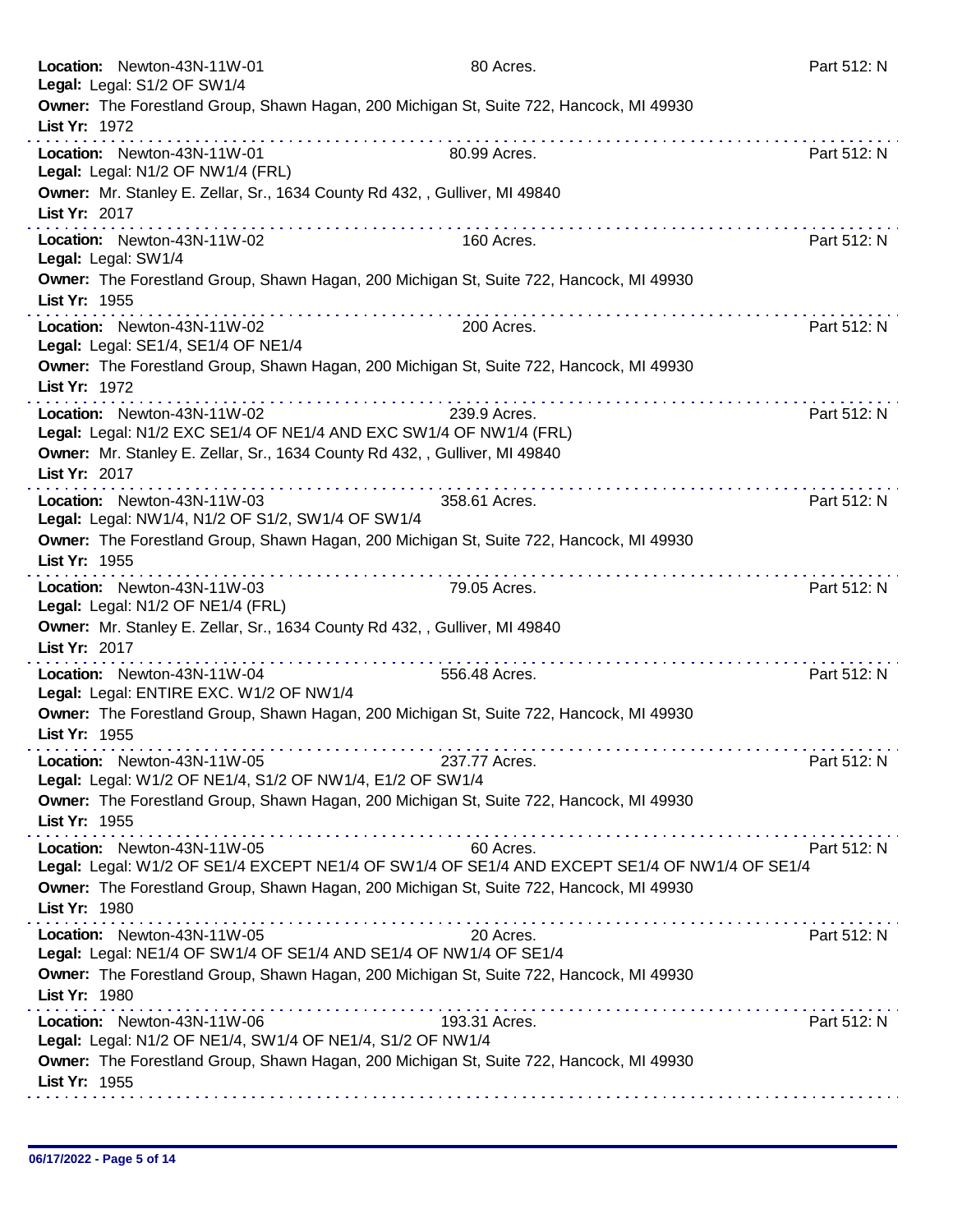| Location: Newton-43N-11W-08<br>Legal: Legal: N1/2 OF NW1/4                                | 80 Acres.                                                                               | Part 512: N      |
|-------------------------------------------------------------------------------------------|-----------------------------------------------------------------------------------------|------------------|
| List Yr: 1980                                                                             | Owner: The Forestland Group, Shawn Hagan, 200 Michigan St, Suite 722, Hancock, MI 49930 |                  |
| Location: Newton-43N-11W-08<br>Legal: Legal: N1/2 OF NE1/4                                | 80 Acres.                                                                               | .<br>Part 512: N |
| List Yr: 1955                                                                             | Owner: The Forestland Group, Shawn Hagan, 200 Michigan St, Suite 722, Hancock, MI 49930 |                  |
| Location: Newton-43N-11W-09<br>Legal: Legal: E1/2, NE1/4 OF NW1/4, AND SE1/4 OF NW1/4     | .<br>400 Acres.                                                                         | Part 512: N      |
| List Yr: 1955                                                                             | Owner: The Forestland Group, Shawn Hagan, 200 Michigan St, Suite 722, Hancock, MI 49930 |                  |
| Location: Newton-43N-11W-10<br>Legal: Legal: ENTIRE                                       | 640 Acres.                                                                              | Part 512: N      |
| List Yr: 1955                                                                             | Owner: The Forestland Group, Shawn Hagan, 200 Michigan St, Suite 722, Hancock, MI 49930 |                  |
| Location: Newton-43N-11W-11<br>Legal: Legal: SW1/4                                        | 160 Acres.                                                                              | Part 512: N      |
| List Yr: 1955                                                                             | Owner: The Forestland Group, Shawn Hagan, 200 Michigan St, Suite 722, Hancock, MI 49930 |                  |
| Location: Newton-43N-11W-11<br>Legal: Legal: SE1/4 OF NE1/4, N1/2 OF SE1/4                | 120 Acres.                                                                              | Part 512: N      |
| List Yr: 1955                                                                             | Owner: The Forestland Group, Shawn Hagan, 200 Michigan St, Suite 722, Hancock, MI 49930 |                  |
| Location: Newton-43N-11W-11<br>Legal: Legal: N1/2 OF NE1/4, SW1/4 OF NE1/4, S1/2 OF SE1/4 | 200 Acres.                                                                              | Part 512: N      |
| List Yr: 1972                                                                             | Owner: The Forestland Group, Shawn Hagan, 200 Michigan St, Suite 722, Hancock, MI 49930 |                  |
| Location: Newton-43N-11W-12<br>Legal: Legal: W1/2 OF NW1/4 AND NW1/4 OF SW1/4             | 120 Acres.                                                                              | .<br>Part 512: N |
| List Yr: 1955                                                                             | Owner: The Forestland Group, Shawn Hagan, 200 Michigan St, Suite 722, Hancock, MI 49930 |                  |
| Location: Newton-43N-11W-14<br>Legal: Legal: NW1/4 OF NE1/4                               | 40 Acres.                                                                               | Part 512: N      |
| List Yr: 1972                                                                             | Owner: The Forestland Group, Shawn Hagan, 200 Michigan St, Suite 722, Hancock, MI 49930 |                  |
| Location: Newton-43N-11W-14<br>Legal: Legal: W1/2 OF SE1/4                                | 80 Acres.                                                                               | Part 512: N      |
| List Yr: 1980                                                                             | Owner: The Forestland Group, Shawn Hagan, 200 Michigan St, Suite 722, Hancock, MI 49930 |                  |
| Location: Newton-43N-11W-14<br>Legal: Legal: SW1/4OF NE1/4; AND W1/2                      | 360 Acres.                                                                              | Part 512: N      |
| List Yr: 1955                                                                             | Owner: The Forestland Group, Shawn Hagan, 200 Michigan St, Suite 722, Hancock, MI 49930 |                  |
| Location: Newton-43N-11W-15<br>Legal: Legal: SW 1/4 OF NE 1/4                             | <u> 2012 - 2022 - 2023 - 2023 - 2023 - 2024 - 20</u><br>40 Acres.                       | Part 512: N      |
| List Yr: 1983                                                                             | Owner: The Forestland Group, Shawn Hagan, 200 Michigan St, Suite 722, Hancock, MI 49930 |                  |
|                                                                                           |                                                                                         |                  |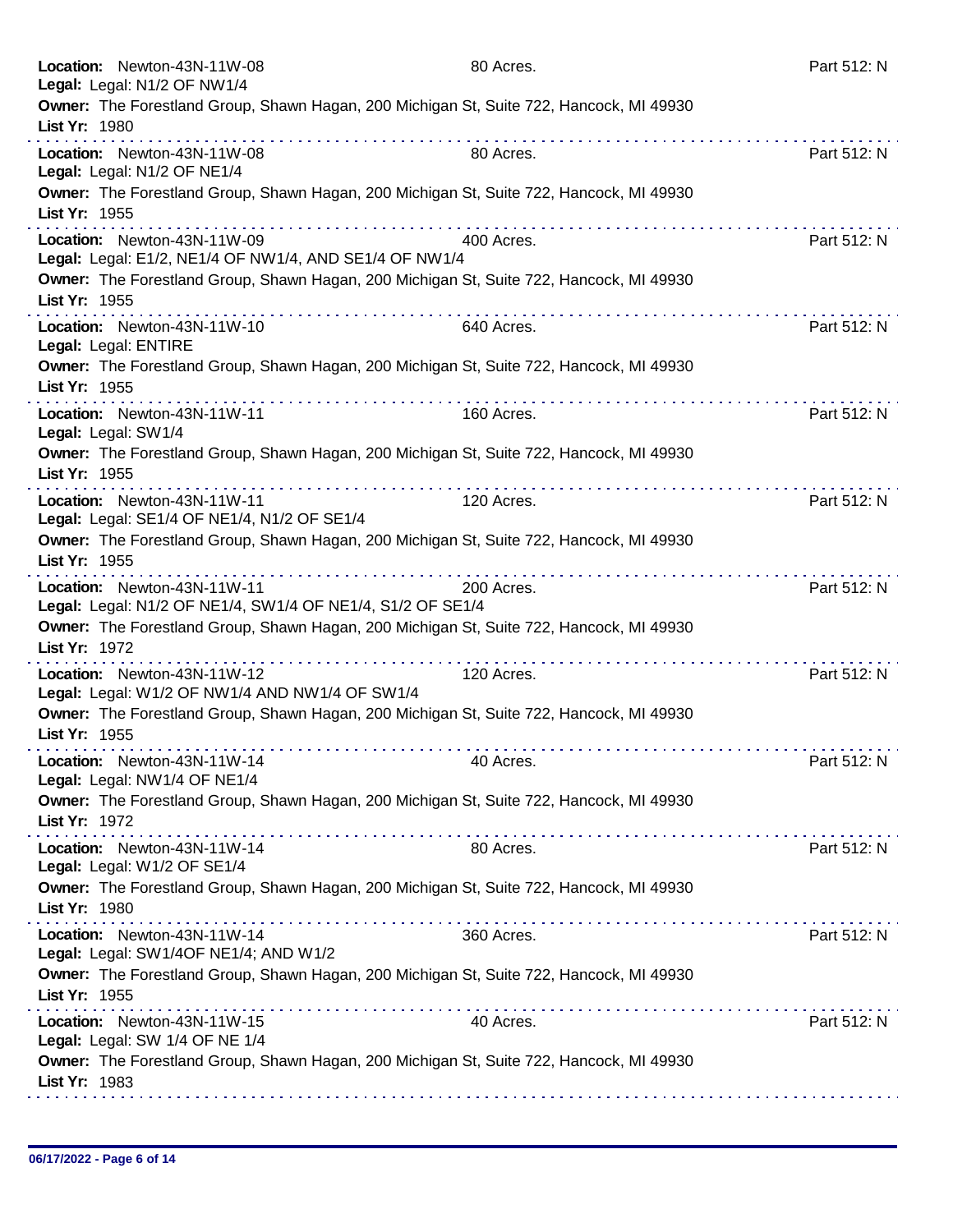| Location: Newton-43N-11W-15<br>Legal: Legal: W 1/2 OF NW 1/4                             | 80 Acres.                                                                                                                                                                                                                                                                                                         | Part 512: N             |
|------------------------------------------------------------------------------------------|-------------------------------------------------------------------------------------------------------------------------------------------------------------------------------------------------------------------------------------------------------------------------------------------------------------------|-------------------------|
| List Yr: 1983                                                                            | Owner: The Forestland Group, Shawn Hagan, 200 Michigan St, Suite 722, Hancock, MI 49930                                                                                                                                                                                                                           |                         |
| Location: Newton-43N-11W-15<br>Legal: Legal: NE 1/4 OF SW 1/4                            | 40 Acres.                                                                                                                                                                                                                                                                                                         | Part 512: N             |
| List Yr: 1983                                                                            | Owner: The Forestland Group, Shawn Hagan, 200 Michigan St, Suite 722, Hancock, MI 49930                                                                                                                                                                                                                           |                         |
| Location: Newton-43N-11W-15                                                              | 480 Acres.<br>Legal: Legal: E1/2 EXC. SW1/4 OF NE1/4, E1/2 OF NW1/4, NW1/4 OF SW1/4, S1/2 OF SW1/4<br>Owner: The Forestland Group, Shawn Hagan, 200 Michigan St, Suite 722, Hancock, MI 49930                                                                                                                     | <u>.</u><br>Part 512: N |
| List Yr: 1955<br>Location: Newton-43N-11W-16<br>Legal: Legal: ENTIRE EXC. NW1/4 OF NE1/4 | 600 Acres.                                                                                                                                                                                                                                                                                                        | Part 512: N             |
| List Yr: 1955                                                                            | Owner: The Forestland Group, Shawn Hagan, 200 Michigan St, Suite 722, Hancock, MI 49930                                                                                                                                                                                                                           |                         |
| Location: Newton-43N-11W-17<br>Legal: Legal: E1/2 OF NE1/4                               | 80 Acres.                                                                                                                                                                                                                                                                                                         | Part 512: N             |
| List Yr: 1955                                                                            | Owner: The Forestland Group, Shawn Hagan, 200 Michigan St, Suite 722, Hancock, MI 49930<br>.                                                                                                                                                                                                                      |                         |
| Location: Newton-43N-11W-20<br>Legal: Legal: N1/2 OF SW1/4, NW1/4 OF SE1/4               | 120 Acres.                                                                                                                                                                                                                                                                                                        | Part 512: N             |
| List Yr: 1955                                                                            | Owner: The Forestland Group, Shawn Hagan, 200 Michigan St, Suite 722, Hancock, MI 49930                                                                                                                                                                                                                           |                         |
| Location: Newton-43N-11W-21<br>OFTHE UPPER MICHIGAN POWER CO.                            | 442.19 Acres.<br>Legal: Legal: N1/2 EXC. SW1/4 OF NE1/4, N1/2 OF SW1/4, W1/2 OF SE1/4 OF SW1/4 EXCEPT THE NORTH 221.76<br>FT OF THE SOUTH 301.76 FT OF THE WEST 331.32 FT, S1/2 OF NW1/4 OF SE1/4, THAT PART OF THE<br>SW1/4 OF SE1/4 & THAT PART OF THE E1/2 OF SE1/4 OF SW1/4, LYING NORTH OF THE S'LY R/W LINE | Part 512: N             |
| List Yr: 1955                                                                            | Owner: The Forestland Group, Shawn Hagan, 200 Michigan St, Suite 722, Hancock, MI 49930                                                                                                                                                                                                                           |                         |
| .<br>Location: Newton-43N-11W-21<br>Legal: Legal: N1/2 OF NW1/4 OF SE1/4                 | 20 Acres.<br>Owner: The Forestland Group, Shawn Hagan, 200 Michigan St, Suite 722, Hancock, MI 49930                                                                                                                                                                                                              | Part 512: N             |
|                                                                                          |                                                                                                                                                                                                                                                                                                                   |                         |
| List Yr: 1955<br>Location: Newton-43N-11W-21                                             | 20 Acres.                                                                                                                                                                                                                                                                                                         | Part 512: N             |
| Legal: Legal: N1/2 OF SW1/4 OF NE1/4<br>List Yr: 1980                                    | Owner: The Forestland Group, Shawn Hagan, 200 Michigan St, Suite 722, Hancock, MI 49930                                                                                                                                                                                                                           |                         |
| Location: Newton-43N-11W-21<br>Legal: Legal: S1/2 OF SW1/4 OF NE1/4                      | 20 Acres.                                                                                                                                                                                                                                                                                                         | Part 512: N             |
| List Yr: 1980                                                                            | Owner: The Forestland Group, Shawn Hagan, 200 Michigan St, Suite 722, Hancock, MI 49930                                                                                                                                                                                                                           |                         |
| Location: Newton-43N-11W-22<br>Legal: Legal: N 1/2 OF NW 1/4                             | 80 Acres.                                                                                                                                                                                                                                                                                                         | Part 512: N             |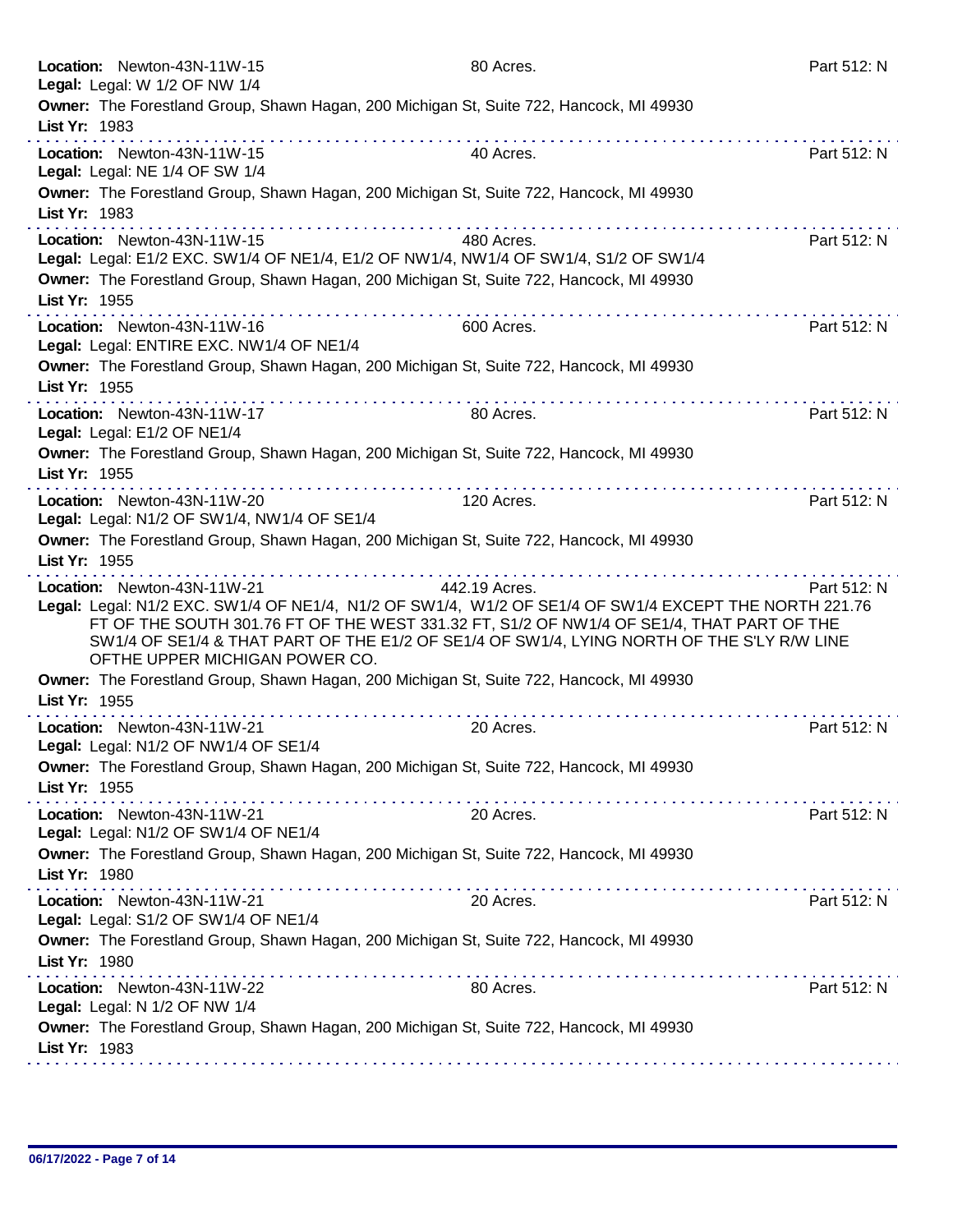| List Yr: 1955 | Location: Newton-43N-11W-22                                                               | 240 Acres.<br>Legal: Legal: W1/2 OF NE1/4, S1/2 OF NW1/4, NE1/4 OF SW1/4, NW1/4 OF SE1/4 EXC. RAILROAD R/W<br>Owner: The Forestland Group, Shawn Hagan, 200 Michigan St, Suite 722, Hancock, MI 49930 | Part 512: N |
|---------------|-------------------------------------------------------------------------------------------|-------------------------------------------------------------------------------------------------------------------------------------------------------------------------------------------------------|-------------|
|               | Location: Newton-43N-11W-26<br>Legal: Legal: SE1/4 OF NE1/4, E1/2 OF SE1/4                | 120 Acres.<br>Owner: The Forestland Group, Shawn Hagan, 200 Michigan St, Suite 722, Hancock, MI 49930                                                                                                 | Part 512: N |
| List Yr: 1955 |                                                                                           | .                                                                                                                                                                                                     |             |
|               | Location: Newton-43N-11W-29<br>Legal: Legal: S1/2 OF NW1/4, SW1/4 OF NE1/4                | 118.43 Acres.                                                                                                                                                                                         | Part 512: N |
| List Yr: 1999 |                                                                                           | Owner: Newton Lands, LLC, Kevin Washburn, 500 Woodward Avenue, Suite 3500, Detroit, MI 48226                                                                                                          |             |
|               | Location: Newton-43N-11W-30<br>Legal: Legal: SE1/4 OF NW1/4                               | 40 Acres.                                                                                                                                                                                             | Part 512: N |
| List Yr: 1997 |                                                                                           | Owner: Newton Lands, LLC, Kevin Washburn, 500 Woodward Avenue, Suite 3500, Detroit, MI 48226                                                                                                          |             |
|               | Location: Newton-43N-11W-30<br>Legal: Legal: E1/2 OF SW1/4                                | 80 Acres.                                                                                                                                                                                             | Part 512: N |
| List Yr: 1997 |                                                                                           | Owner: Newton Lands, LLC, Kevin Washburn, 500 Woodward Avenue, Suite 3500, Detroit, MI 48226<br><u>a serie de la característica de la cara</u>                                                        |             |
|               | Location: Newton-43N-11W-30<br>Legal: Legal: SW1/4 OF SW1/4                               | 40.16 Acres.                                                                                                                                                                                          | Part 512: N |
| List Yr: 1997 |                                                                                           | Owner: Newton Lands, LLC, Kevin Washburn, 500 Woodward Avenue, Suite 3500, Detroit, MI 48226<br>.                                                                                                     |             |
|               | Location: Newton-43N-11W-30<br>Legal: Legal: N1/2 OF NW1/4 OF SW1/4                       | 20.04 Acres.                                                                                                                                                                                          | Part 512: N |
| List Yr: 1997 |                                                                                           | Owner: Newton Lands, LLC, Kevin Washburn, 500 Woodward Avenue, Suite 3500, Detroit, MI 48226<br>.                                                                                                     |             |
|               | Location: Newton-43N-11W-30                                                               | 153.94 Acres.<br>Legal: Legal: NE1/4 LYING SOUTH OF EDISON SAULT ELECTRIC COMPANY R/W                                                                                                                 | Part 512: N |
| List Yr: 1999 |                                                                                           | Owner: Newton Lands, LLC, Kevin Washburn, 500 Woodward Avenue, Suite 3500, Detroit, MI 48226                                                                                                          |             |
|               | Location: Newton-43N-11W-31<br>Legal: Legal: S1/2 OF SW1/4, NW1/4 OF SE1/4, S1/2 OF SE1/4 | 200.45 Acres.                                                                                                                                                                                         | Part 512: N |
| List Yr: 1955 |                                                                                           | Owner: The Forestland Group, Shawn Hagan, 200 Michigan St, Suite 722, Hancock, MI 49930                                                                                                               |             |
|               | Location: Newton-43N-11W-31<br>Legal: Legal: NE1/4 OF SE1/4                               | 40 Acres.                                                                                                                                                                                             | Part 512: N |
| List Yr: 1997 |                                                                                           | Owner: The Forestland Group, Shawn Hagan, 200 Michigan St, Suite 722, Hancock, MI 49930                                                                                                               |             |
|               | Location: Newton-43N-11W-32<br>Legal: Legal: W1/2 OF SW1/4                                | 80 Acres.                                                                                                                                                                                             | Part 512: N |
| List Yr: 1997 |                                                                                           | Owner: The Forestland Group, Shawn Hagan, 200 Michigan St, Suite 722, Hancock, MI 49930                                                                                                               |             |
|               | Location: Newton-43N-11W-32<br>Legal: Legal: N1/2 OF SE1/4                                | 80 Acres.                                                                                                                                                                                             | Part 512: N |
| List Yr: 1997 |                                                                                           | Owner: The Forestland Group, Shawn Hagan, 200 Michigan St, Suite 722, Hancock, MI 49930                                                                                                               |             |
|               |                                                                                           |                                                                                                                                                                                                       |             |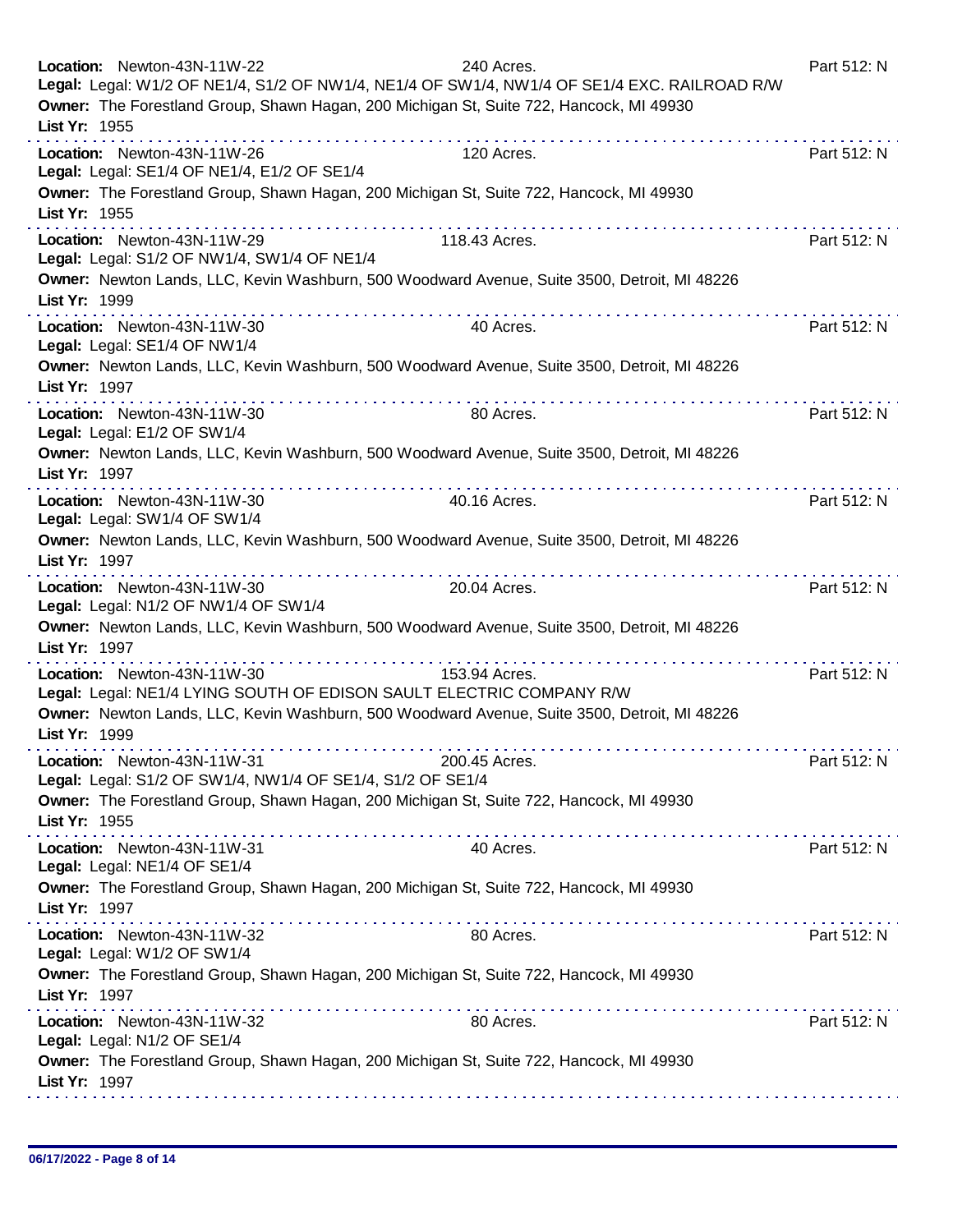| Location: Newton-43N-11W-32                                                                 | 40 Acres.                                                                                                                                                                                     | Part 512: N |
|---------------------------------------------------------------------------------------------|-----------------------------------------------------------------------------------------------------------------------------------------------------------------------------------------------|-------------|
| Legal: Legal: NE1/4 OF SW1/4                                                                |                                                                                                                                                                                               |             |
|                                                                                             | Owner: The Forestland Group, Shawn Hagan, 200 Michigan St, Suite 722, Hancock, MI 49930                                                                                                       |             |
| List Yr: 1997                                                                               |                                                                                                                                                                                               | .           |
| Location: Newton-43N-11W-32                                                                 | 80 Acres.                                                                                                                                                                                     | Part 512: N |
| Legal: Legal: S1/2 OF NW1/4                                                                 |                                                                                                                                                                                               |             |
|                                                                                             | Owner: The Forestland Group, Shawn Hagan, 200 Michigan St, Suite 722, Hancock, MI 49930                                                                                                       |             |
| List Yr: 1997                                                                               |                                                                                                                                                                                               |             |
| Location: Newton-43N-12W-03                                                                 | 102.73 Acres.                                                                                                                                                                                 | Part 512: N |
|                                                                                             | Legal: Legal: PART OF GOV. LOT 3 DESCRIBED AS: SOUTH PART OF LOT 3 LYING SOUTH OF THE FOLLOWING<br>LINE: BEGINNING 3 CHAINS & 56 LINKS SOUTH OF NW CORNER OF LOT 3, THENCE SOUTH 45 DEG. EAST |             |
|                                                                                             | 17 CHAINS & 74 LINKS, THENCE EAST 10 CHAINS & 70 LINKS TO LAKE SHORE. 11.00 ACRES; (ACCESS                                                                                                    |             |
|                                                                                             | ROUTE: IN T43N, R12W, SECTION 3, FROM THE LAST CURVE ON BROTHERTON ROAD; EAST 1,600 FT TO                                                                                                     |             |
|                                                                                             | POINT OF BEGINNING (just past Cedar Shores Resort); THEN SOUTH 300 FT; THEN WEST 1,100 FT TO CF                                                                                               |             |
| LAND).                                                                                      |                                                                                                                                                                                               |             |
| Owner: Robert J. Brotherton, W 18245 Brotherton Road, Gould City, MI 49838<br>List Yr: 1988 |                                                                                                                                                                                               |             |
|                                                                                             |                                                                                                                                                                                               |             |
| Location: Newton-43N-12W-05<br>Legal: Legal: SE1/4 OF NW1/4                                 | 40 Acres.                                                                                                                                                                                     | Part 512: N |
|                                                                                             | Owner: Lyme Great Lakes Timberlands LLC, Mr. Nathan Christie, 2831 North Lincoln Road, Escanaba, MI 49829                                                                                     |             |
| List Yr: 1991                                                                               |                                                                                                                                                                                               |             |
|                                                                                             |                                                                                                                                                                                               |             |
| Location: Newton-43N-12W-05<br>Legal: Legal: W 1/2 OF SW 1/4                                | 80 Acres.                                                                                                                                                                                     | Part 512: N |
|                                                                                             | Owner: Lyme Great Lakes Timberlands LLC, Mr. Nathan Christie, 2831 North Lincoln Road, Escanaba, MI 49829                                                                                     |             |
| List Yr: 1991                                                                               |                                                                                                                                                                                               |             |
| Location: Newton-43N-12W-05                                                                 | .<br>40 Acres.                                                                                                                                                                                | Part 512: N |
| Legal: Legal: SE 1/4 OF SW 1/4                                                              |                                                                                                                                                                                               |             |
|                                                                                             | Owner: Lyme Great Lakes Timberlands LLC, Mr. Nathan Christie, 2831 North Lincoln Road, Escanaba, MI 49829                                                                                     |             |
| List Yr: 1991                                                                               |                                                                                                                                                                                               |             |
| Location: Newton-43N-12W-05                                                                 | 40 Acres.                                                                                                                                                                                     | Part 512: N |
| Legal: Legal: SW 1/4 OF SE 1/4                                                              |                                                                                                                                                                                               |             |
|                                                                                             | Owner: Lyme Great Lakes Timberlands LLC, Mr. Nathan Christie, 2831 North Lincoln Road, Escanaba, MI 49829                                                                                     |             |
| List Yr: 1991                                                                               |                                                                                                                                                                                               |             |
| Location: Newton-43N-12W-05                                                                 | 40 Acres.                                                                                                                                                                                     | Part 512: N |
| Legal: Legal: NE1/4 OF SW1/4                                                                |                                                                                                                                                                                               |             |
|                                                                                             | Owner: Lyme Great Lakes Timberlands LLC, Mr. Nathan Christie, 2831 North Lincoln Road, Escanaba, MI 49829                                                                                     |             |
| List Yr: 1994                                                                               |                                                                                                                                                                                               |             |
| Location: Newton-43N-12W-05                                                                 | 40 Acres.                                                                                                                                                                                     | Part 512: N |
| Legal: Legal: NW1/4 OF SE1/4                                                                |                                                                                                                                                                                               |             |
|                                                                                             | Owner: Lyme Great Lakes Timberlands LLC, Mr. Nathan Christie, 2831 North Lincoln Road, Escanaba, MI 49829                                                                                     |             |
| List Yr: 1994                                                                               |                                                                                                                                                                                               |             |
| Location: Newton-43N-12W-06                                                                 | 37.58 Acres.                                                                                                                                                                                  | Part 512: N |
| Legal: Legal: NW1/4 OF NW1/4 EXC. SOUTH 99 FT OF WEST 660 FT                                |                                                                                                                                                                                               |             |
|                                                                                             | Owner: Lyme Great Lakes Timberlands LLC, Mr. Nathan Christie, 2831 North Lincoln Road, Escanaba, MI 49829                                                                                     |             |
| List Yr: 1991                                                                               |                                                                                                                                                                                               |             |
| Location: Newton-43N-12W-06                                                                 | 41.07 Acres.                                                                                                                                                                                  | Part 512: N |
| Legal: Legal: NW1/4 OF SW1/4 EXC. EAST 198 FT OF NORTH 660 FT                               |                                                                                                                                                                                               |             |
| List Yr: 1991                                                                               | Owner: Lyme Great Lakes Timberlands LLC, Mr. Nathan Christie, 2831 North Lincoln Road, Escanaba, MI 49829                                                                                     |             |
|                                                                                             |                                                                                                                                                                                               |             |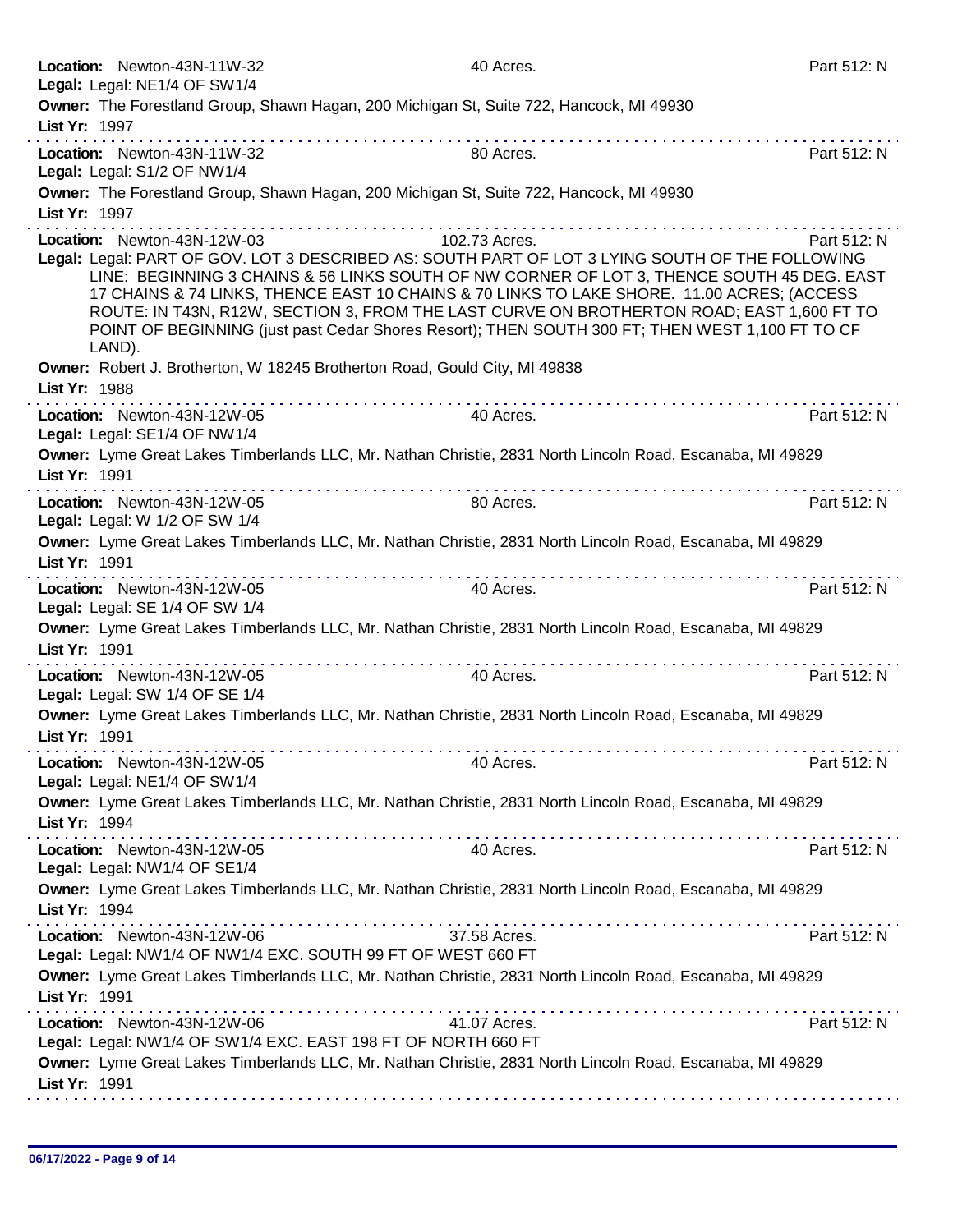|               | Location: Newton-43N-12W-06<br>Legal: Legal: S 1/2 OF SW 1/4                                 | 85.4 Acres.  |                                                                                                           | Part 512: N |
|---------------|----------------------------------------------------------------------------------------------|--------------|-----------------------------------------------------------------------------------------------------------|-------------|
| List Yr: 1991 |                                                                                              |              | Owner: Lyme Great Lakes Timberlands LLC, Mr. Nathan Christie, 2831 North Lincoln Road, Escanaba, MI 49829 |             |
|               | Location: Newton-43N-12W-06<br>Legal: Legal: SE 1/4 OF SE 1/4                                | 40 Acres.    |                                                                                                           | Part 512: N |
| List Yr: 1991 |                                                                                              |              | Owner: Lyme Great Lakes Timberlands LLC, Mr. Nathan Christie, 2831 North Lincoln Road, Escanaba, MI 49829 |             |
|               | Location: Newton-43N-12W-06<br>Legal: Legal: NE 1/4 OF SE 1/4                                | 40 Acres.    |                                                                                                           | Part 512: N |
| List Yr: 1991 |                                                                                              |              | Owner: Lyme Great Lakes Timberlands LLC, Mr. Nathan Christie, 2831 North Lincoln Road, Escanaba, MI 49829 |             |
|               | Location: Newton-43N-12W-06<br>Legal: Legal: W1/2 OF SE1/4                                   | 80 Acres.    |                                                                                                           | Part 512: N |
| List Yr: 1994 |                                                                                              |              | Owner: Lyme Great Lakes Timberlands LLC, Mr. Nathan Christie, 2831 North Lincoln Road, Escanaba, MI 49829 |             |
|               | Location: Newton-43N-12W-06<br>Legal: Legal: NORTH 198.0 FT OF EAST 660 FT OF NE1/4 OF SW1/4 | 3 Acres.     |                                                                                                           | Part 512: N |
| List Yr: 1994 |                                                                                              |              | Owner: Lyme Great Lakes Timberlands LLC, Mr. Nathan Christie, 2831 North Lincoln Road, Escanaba, MI 49829 |             |
|               | Location: Newton-43N-12W-08<br>Legal: Legal: W1/2 OF SW1/4, NE1/4 OF SW1/4                   | 120 Acres.   |                                                                                                           | Part 512: N |
| List Yr: 1972 | Owner: Timothy D. Putnam Trust, 71 S Forest Ave, , Naperville, IL 60540                      |              |                                                                                                           |             |
|               | Location: Newton-43N-12W-24<br>Legal: Legal: SW1/4 OF SE1/4 EXC HWY R/W                      | 36.36 Acres. |                                                                                                           | Part 512: N |
| List Yr: 1955 | Owner: The Forestland Group, Shawn Hagan, 200 Michigan St, Suite 722, Hancock, MI 49930      |              |                                                                                                           |             |
|               | Location: Newton-43N-12W-25<br>Legal: Legal: N1/2 OF SW1/4, SE1/4 OF SW1/4, W1/2 OF SE1/4    | 200 Acres.   |                                                                                                           | Part 512: N |
| List Yr: 1955 | Owner: The Forestland Group, Shawn Hagan, 200 Michigan St, Suite 722, Hancock, MI 49930      |              |                                                                                                           |             |
|               | Location: Newton-43N-12W-36<br>Legal: Legal: N1/2 OF NE1/4                                   | 80 Acres.    |                                                                                                           | Part 512: N |
| List Yr: 1955 | Owner: The Forestland Group, Shawn Hagan, 200 Michigan St, Suite 722, Hancock, MI 49930      |              |                                                                                                           |             |
|               | Location: Portage-44N-11W-14<br>Legal: Legal: S1/2 OF NW1/4, NW1/4 OF SW1/4                  | 120 Acres.   |                                                                                                           | Part 512: N |
| List Yr: 1955 | Owner: The Forestland Group, Shawn Hagan, 200 Michigan St, Suite 722, Hancock, MI 49930      |              |                                                                                                           |             |
|               | Location: Portage-44N-11W-15<br>Legal: Legal: SW1/4 OF SW1/4, SE1/4 OF SE1/4                 | 80 Acres.    |                                                                                                           | Part 512: N |
| List Yr: 1972 | Owner: The Forestland Group, Shawn Hagan, 200 Michigan St, Suite 722, Hancock, MI 49930      |              |                                                                                                           |             |
|               | Location: Portage-44N-11W-15<br>Legal: Legal: SW 1/4 OF NE 1/4                               | 40 Acres.    |                                                                                                           | Part 512: N |
| List Yr: 1985 | Owner: The Forestland Group, Shawn Hagan, 200 Michigan St, Suite 722, Hancock, MI 49930      |              |                                                                                                           |             |
|               |                                                                                              |              |                                                                                                           |             |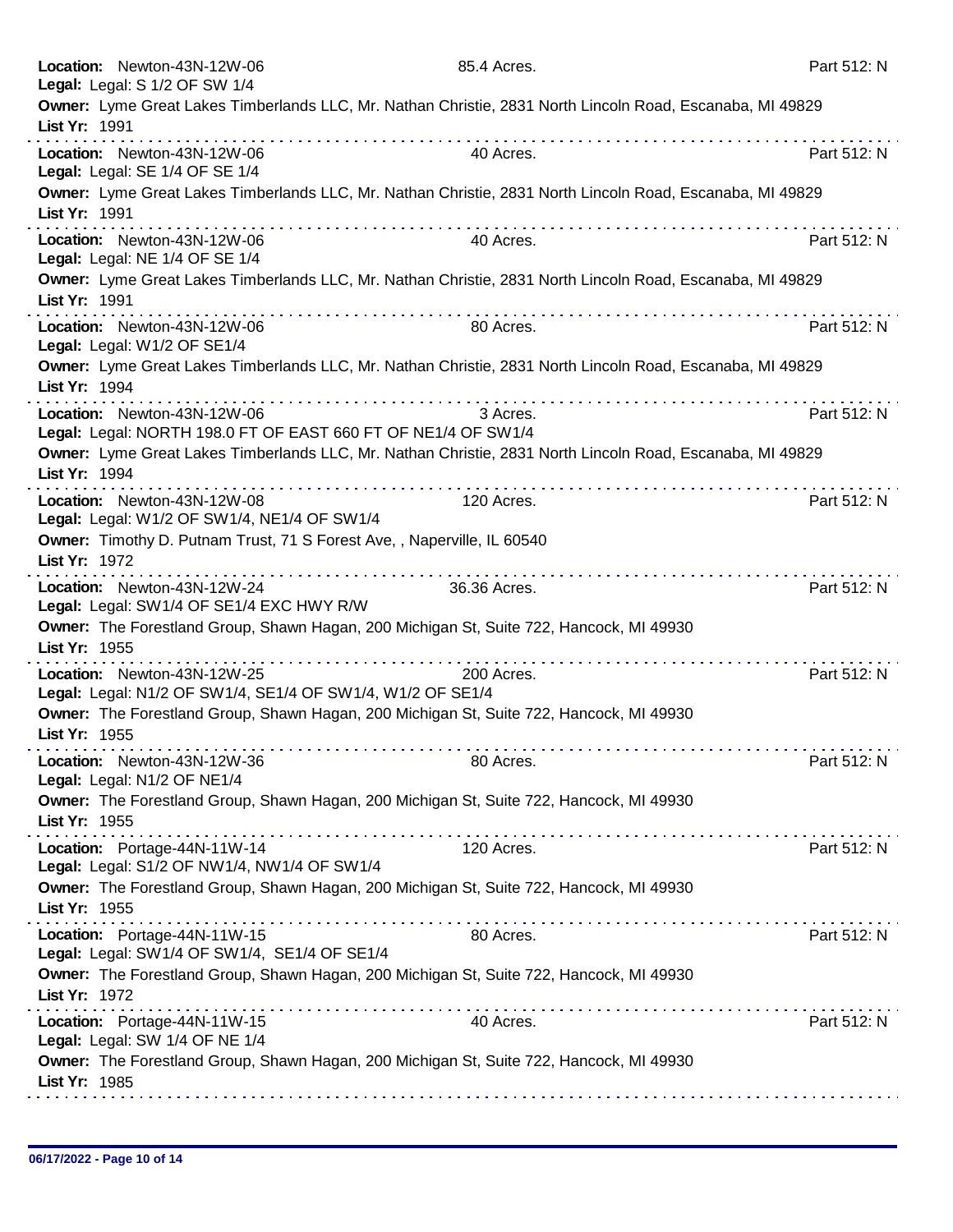|               | Location: Portage-44N-11W-15<br>Legal: Legal: SW 1/4 OF NW 1/4                                             | 40 Acres.                                                  | Part 512: N |
|---------------|------------------------------------------------------------------------------------------------------------|------------------------------------------------------------|-------------|
| List Yr: 1985 | Owner: The Forestland Group, Shawn Hagan, 200 Michigan St, Suite 722, Hancock, MI 49930                    | .                                                          |             |
|               | Location: Portage-44N-11W-15<br>Legal: Legal: SE 1/4 OF NW 1/4                                             | 40 Acres.                                                  | Part 512: N |
| List Yr: 1985 | Owner: The Forestland Group, Shawn Hagan, 200 Michigan St, Suite 722, Hancock, MI 49930                    |                                                            |             |
|               | <u>a sera a sera a sera a sera a se</u><br>Location: Portage-44N-11W-15<br>Legal: Legal: NE1/4 OF SE1/4    | a provincia de la caractería de la caractería<br>40 Acres. | Part 512: N |
| List Yr: 1955 | Owner: The Forestland Group, Shawn Hagan, 200 Michigan St, Suite 722, Hancock, MI 49930                    |                                                            |             |
|               | Location: Portage-44N-11W-21<br>Legal: Legal: SE1/4 OF SW1/4                                               | 40 Acres.                                                  | Part 512: N |
| List Yr: 1955 | Owner: The Forestland Group, Shawn Hagan, 200 Michigan St, Suite 722, Hancock, MI 49930                    |                                                            |             |
|               | Location: Portage-44N-11W-21<br>Legal: Legal: W1/2 OF NE1/4, SE1/4 OF NE1/4, N1/2 OF SE1/4, SW1/4 OF SE1/4 | 240 Acres.                                                 | Part 512: N |
| List Yr: 1972 | Owner: The Forestland Group, Shawn Hagan, 200 Michigan St, Suite 722, Hancock, MI 49930<br>.               | .                                                          |             |
|               | Location: Portage-44N-11W-22<br>Legal: Legal: ENTIRE                                                       | 640 Acres.                                                 | Part 512: N |
| List Yr: 1972 | Owner: The Forestland Group, Shawn Hagan, 200 Michigan St, Suite 722, Hancock, MI 49930                    |                                                            |             |
|               | Location: Portage-44N-11W-25<br>Legal: Legal: SW1/4 OF NE1/4, SE1/4 OF NW1/4, NE1/4 OF SW1/4               | 120 Acres.                                                 | Part 512: N |
| List Yr: 1980 | Owner: Northern Timberland Ventures, Inc., Gerald Grossman, PO Box 426, Newberry, MI 49868                 |                                                            |             |
|               | Location: Portage-44N-11W-25<br>Legal: Legal: SW1/4 OF NW1/4; W1/2 OF SW1/4; AND SE1/4 OF SW1/4            | 160 Acres.                                                 | Part 512: N |
| List Yr: 1972 | Owner: Northern Timberland Ventures, Inc., Gerald Grossman, PO Box 426, Newberry, MI 49868                 |                                                            |             |
|               | Location: Portage-44N-11W-27<br>Legal: Legal: ENTIRE                                                       | 640 Acres.                                                 | Part 512: N |
| List Yr: 1972 | Owner: The Forestland Group, Shawn Hagan, 200 Michigan St, Suite 722, Hancock, MI 49930                    |                                                            |             |
|               | Location: Portage-44N-11W-28<br>Legal: Legal: NW1/4 OF NE1/4                                               | 40 Acres.                                                  | Part 512: N |
| List Yr: 1955 | Owner: The Forestland Group, Shawn Hagan, 200 Michigan St, Suite 722, Hancock, MI 49930                    |                                                            |             |
|               | Location: Portage-44N-11W-28<br>Legal: Legal: NE1/4 OF NE1/4, S1/2 OF NE1/4, SE1/4 EXC. NW1/4 OF SE1/4     | 240 Acres.                                                 | Part 512: N |
| List Yr: 1972 | Owner: The Forestland Group, Shawn Hagan, 200 Michigan St, Suite 722, Hancock, MI 49930                    |                                                            |             |
|               | Location: Portage-44N-11W-28<br>Legal: Legal: SE1/4 OF NW1/4                                               | 40 Acres.                                                  | Part 512: N |
| List Yr: 1972 | Owner: Mr. Francis C. Loehr, 8615 N Gould City Road, , Curtis, MI 49820                                    |                                                            |             |
|               |                                                                                                            |                                                            |             |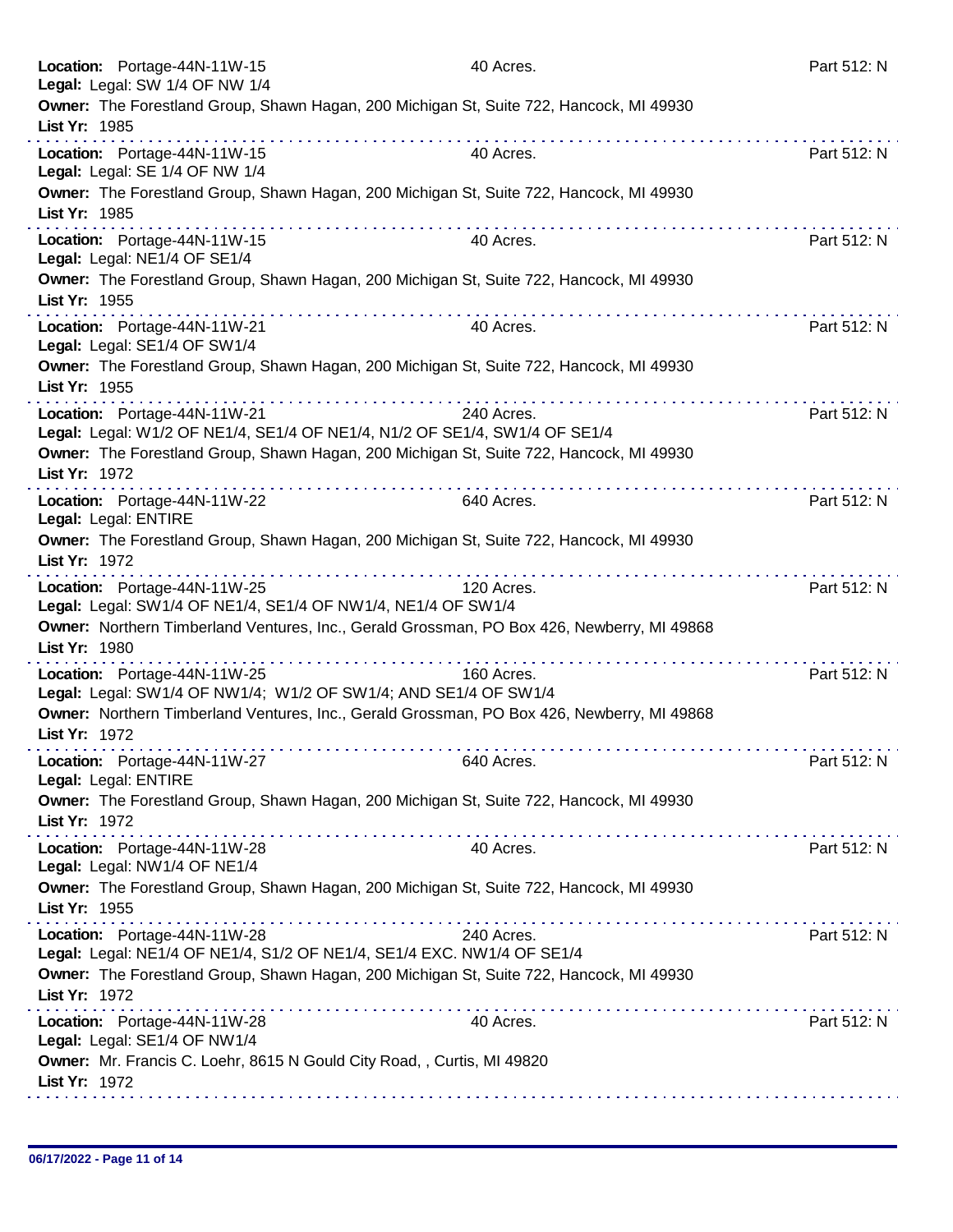| Owner: Mr. Francis C. Loehr, 8615 N Gould City Road, , Curtis, MI 49820<br>List Yr: 1972<br>.<br>Location: Portage-44N-11W-29<br>80 Acres.<br>Part 512: N<br>Legal: Legal: S1/2 OF NE1/4<br>Owner: Greenleaf Timber Holding, Inc., Jordan Triest, President, P.O. Box 386, Powers, MI 49874<br>List Yr: 2017<br><u>a sua sua sua sua sua sua su</u><br>Location: Portage-44N-11W-33<br>120 Acres.<br>Part 512: N<br>Legal: Legal: N1/2 OF NE1/4, SW1/4 OF NE1/4<br>Owner: The Forestland Group, Shawn Hagan, 200 Michigan St, Suite 722, Hancock, MI 49930<br>List Yr: 1972<br>Location: Portage-44N-11W-34<br>Part 512: N<br>280 Acres.<br>Legal: Legal: SW1/4, NE1/4 OF SE1/4, S1/2 OF SE1/4<br>Owner: The Forestland Group, Shawn Hagan, 200 Michigan St, Suite 722, Hancock, MI 49930<br>List Yr: 1955<br>Location: Portage-44N-11W-34<br>40 Acres.<br>Part 512: N<br>Legal: Legal: NW1/4 OF SE1/4<br>Owner: The Forestland Group, Shawn Hagan, 200 Michigan St, Suite 722, Hancock, MI 49930<br>List Yr: 1972<br>Location: Portage-44N-11W-34<br>300 Acres.<br>Part 512: N<br>Legal: Legal: N1/2 EXCEPT SE1/4 OF SE1/4 OF NW1/4 AND EXCEPT SW1/4 OF SW1/4 OF NE1/4<br>Owner: The Forestland Group, Shawn Hagan, 200 Michigan St, Suite 722, Hancock, MI 49930<br>List Yr: 1972<br>.<br>Location: Portage-44N-11W-34<br>Part 512: N<br>20 Acres.<br>Legal: Legal: SE1/4 OF SE1/4 OF NW1/4 AND SW1/4 OF SW1/4 OF NE1/4<br>Owner: The Forestland Group, Shawn Hagan, 200 Michigan St, Suite 722, Hancock, MI 49930<br>List Yr: 1972<br>Location: Portage-44N-11W-35<br>40 Acres.<br>Part 512: N<br>Legal: Legal: SW1/4 OF NW1/4 |
|-----------------------------------------------------------------------------------------------------------------------------------------------------------------------------------------------------------------------------------------------------------------------------------------------------------------------------------------------------------------------------------------------------------------------------------------------------------------------------------------------------------------------------------------------------------------------------------------------------------------------------------------------------------------------------------------------------------------------------------------------------------------------------------------------------------------------------------------------------------------------------------------------------------------------------------------------------------------------------------------------------------------------------------------------------------------------------------------------------------------------------------------------------------------------------------------------------------------------------------------------------------------------------------------------------------------------------------------------------------------------------------------------------------------------------------------------------------------------------------------------------------------------------------------------------------------------------------------------------------------------------------|
|                                                                                                                                                                                                                                                                                                                                                                                                                                                                                                                                                                                                                                                                                                                                                                                                                                                                                                                                                                                                                                                                                                                                                                                                                                                                                                                                                                                                                                                                                                                                                                                                                                   |
|                                                                                                                                                                                                                                                                                                                                                                                                                                                                                                                                                                                                                                                                                                                                                                                                                                                                                                                                                                                                                                                                                                                                                                                                                                                                                                                                                                                                                                                                                                                                                                                                                                   |
|                                                                                                                                                                                                                                                                                                                                                                                                                                                                                                                                                                                                                                                                                                                                                                                                                                                                                                                                                                                                                                                                                                                                                                                                                                                                                                                                                                                                                                                                                                                                                                                                                                   |
|                                                                                                                                                                                                                                                                                                                                                                                                                                                                                                                                                                                                                                                                                                                                                                                                                                                                                                                                                                                                                                                                                                                                                                                                                                                                                                                                                                                                                                                                                                                                                                                                                                   |
|                                                                                                                                                                                                                                                                                                                                                                                                                                                                                                                                                                                                                                                                                                                                                                                                                                                                                                                                                                                                                                                                                                                                                                                                                                                                                                                                                                                                                                                                                                                                                                                                                                   |
|                                                                                                                                                                                                                                                                                                                                                                                                                                                                                                                                                                                                                                                                                                                                                                                                                                                                                                                                                                                                                                                                                                                                                                                                                                                                                                                                                                                                                                                                                                                                                                                                                                   |
|                                                                                                                                                                                                                                                                                                                                                                                                                                                                                                                                                                                                                                                                                                                                                                                                                                                                                                                                                                                                                                                                                                                                                                                                                                                                                                                                                                                                                                                                                                                                                                                                                                   |
|                                                                                                                                                                                                                                                                                                                                                                                                                                                                                                                                                                                                                                                                                                                                                                                                                                                                                                                                                                                                                                                                                                                                                                                                                                                                                                                                                                                                                                                                                                                                                                                                                                   |
|                                                                                                                                                                                                                                                                                                                                                                                                                                                                                                                                                                                                                                                                                                                                                                                                                                                                                                                                                                                                                                                                                                                                                                                                                                                                                                                                                                                                                                                                                                                                                                                                                                   |
|                                                                                                                                                                                                                                                                                                                                                                                                                                                                                                                                                                                                                                                                                                                                                                                                                                                                                                                                                                                                                                                                                                                                                                                                                                                                                                                                                                                                                                                                                                                                                                                                                                   |
|                                                                                                                                                                                                                                                                                                                                                                                                                                                                                                                                                                                                                                                                                                                                                                                                                                                                                                                                                                                                                                                                                                                                                                                                                                                                                                                                                                                                                                                                                                                                                                                                                                   |
|                                                                                                                                                                                                                                                                                                                                                                                                                                                                                                                                                                                                                                                                                                                                                                                                                                                                                                                                                                                                                                                                                                                                                                                                                                                                                                                                                                                                                                                                                                                                                                                                                                   |
|                                                                                                                                                                                                                                                                                                                                                                                                                                                                                                                                                                                                                                                                                                                                                                                                                                                                                                                                                                                                                                                                                                                                                                                                                                                                                                                                                                                                                                                                                                                                                                                                                                   |
|                                                                                                                                                                                                                                                                                                                                                                                                                                                                                                                                                                                                                                                                                                                                                                                                                                                                                                                                                                                                                                                                                                                                                                                                                                                                                                                                                                                                                                                                                                                                                                                                                                   |
| Owner: The Forestland Group, Shawn Hagan, 200 Michigan St, Suite 722, Hancock, MI 49930<br>List Yr: 1955                                                                                                                                                                                                                                                                                                                                                                                                                                                                                                                                                                                                                                                                                                                                                                                                                                                                                                                                                                                                                                                                                                                                                                                                                                                                                                                                                                                                                                                                                                                          |
| Location: Portage-44N-11W-35<br>40 Acres.<br>Part 512: N<br>Legal: Legal: SE1/4 NE1/4                                                                                                                                                                                                                                                                                                                                                                                                                                                                                                                                                                                                                                                                                                                                                                                                                                                                                                                                                                                                                                                                                                                                                                                                                                                                                                                                                                                                                                                                                                                                             |
| Owner: Quest Trust Company FBO Todd K. Miller IRA #1584731, 17171 Park Row, Suite 100, Houston, TX 77084<br>List Yr: 1972                                                                                                                                                                                                                                                                                                                                                                                                                                                                                                                                                                                                                                                                                                                                                                                                                                                                                                                                                                                                                                                                                                                                                                                                                                                                                                                                                                                                                                                                                                         |
| Location: Portage-44N-11W-35<br>440 Acres.<br>Part 512: N<br>Legal: Legal: N1/2 NW1/4; SE1/4 NW1/4; S1/2                                                                                                                                                                                                                                                                                                                                                                                                                                                                                                                                                                                                                                                                                                                                                                                                                                                                                                                                                                                                                                                                                                                                                                                                                                                                                                                                                                                                                                                                                                                          |
| Owner: The Forestland Group, Shawn Hagan, 200 Michigan St, Suite 722, Hancock, MI 49930<br>List Yr: 1972                                                                                                                                                                                                                                                                                                                                                                                                                                                                                                                                                                                                                                                                                                                                                                                                                                                                                                                                                                                                                                                                                                                                                                                                                                                                                                                                                                                                                                                                                                                          |
| Location: Portage-44N-11W-36<br>Part 512: N<br>40 Acres.<br>Legal: Legal: W1/2 W1/2 NW1/4                                                                                                                                                                                                                                                                                                                                                                                                                                                                                                                                                                                                                                                                                                                                                                                                                                                                                                                                                                                                                                                                                                                                                                                                                                                                                                                                                                                                                                                                                                                                         |
| Owner: Quest Trust Company FBO Todd K. Miller IRA #1584731, 17171 Park Row, Suite 100, Houston, TX 77084<br>List Yr: 1972                                                                                                                                                                                                                                                                                                                                                                                                                                                                                                                                                                                                                                                                                                                                                                                                                                                                                                                                                                                                                                                                                                                                                                                                                                                                                                                                                                                                                                                                                                         |
| Part 512: N<br>Location: Portage-44N-11W-36<br>440 Acres.<br>Legal: Legal: W1/2 NE1/4; W1/2 OF SE1/4; SW1/4; E1/2 NW1/4                                                                                                                                                                                                                                                                                                                                                                                                                                                                                                                                                                                                                                                                                                                                                                                                                                                                                                                                                                                                                                                                                                                                                                                                                                                                                                                                                                                                                                                                                                           |
| Owner: The Forestland Group, Shawn Hagan, 200 Michigan St, Suite 722, Hancock, MI 49930<br>List Yr: 1972                                                                                                                                                                                                                                                                                                                                                                                                                                                                                                                                                                                                                                                                                                                                                                                                                                                                                                                                                                                                                                                                                                                                                                                                                                                                                                                                                                                                                                                                                                                          |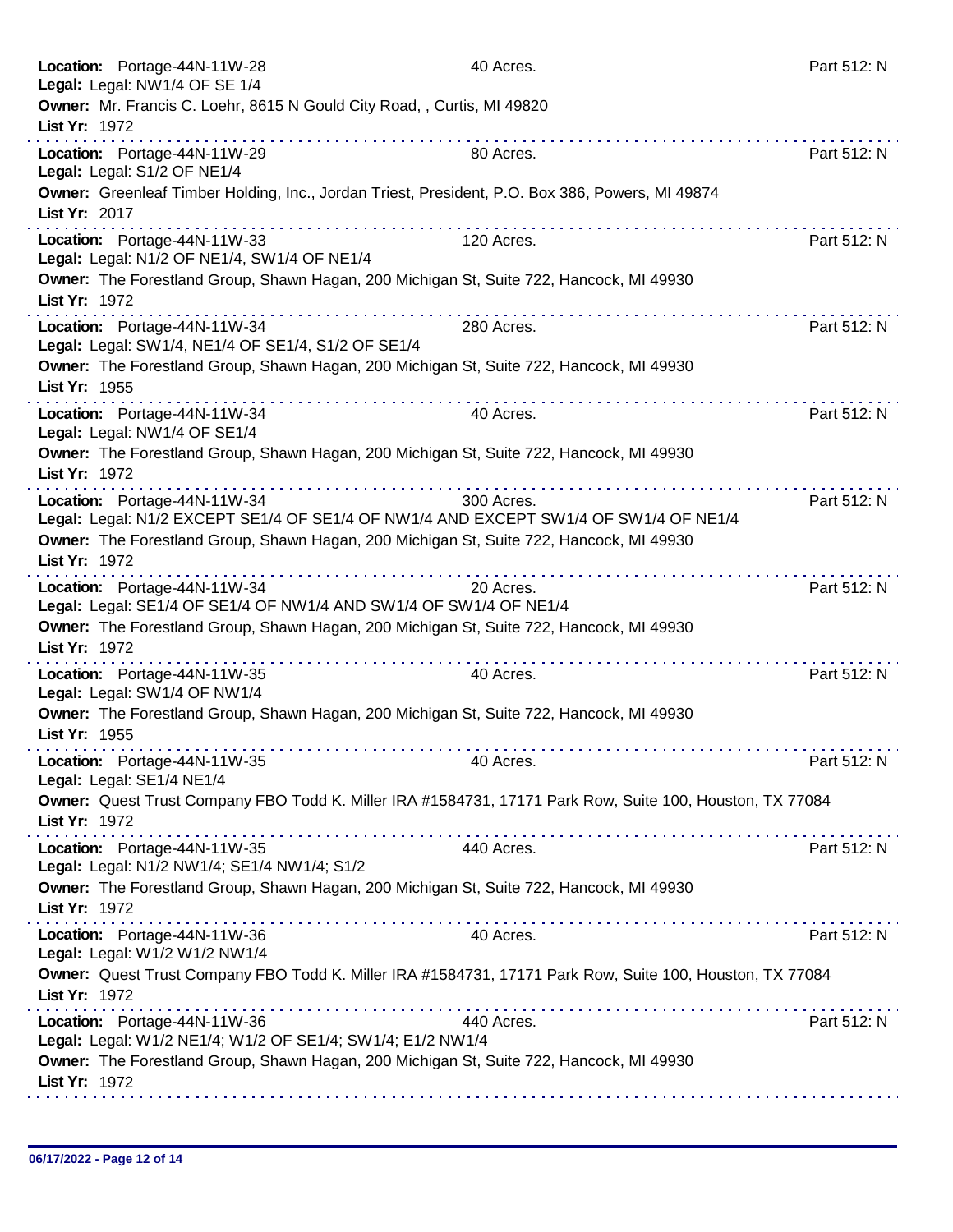| Location: Portage-44N-12W-33<br>Legal: Legal: GOV. LOTS 1, 2, 3 & 4; (ACCESS ROUTE: IN T43N, R12W, SECTION 3, FROM THE LAST CURVE ON                     | BROTHERTON RO AD; EAST 1,600 FT TO POINT OF BEGINNING (just past Cedar Shores Resort); THEN<br>SOUTH 300 FT; THEN WEST 1,100 FT TO CF LAND)                                                                                                                                                                                                                                              | 136.45 Acres. | Part 512: N |
|----------------------------------------------------------------------------------------------------------------------------------------------------------|------------------------------------------------------------------------------------------------------------------------------------------------------------------------------------------------------------------------------------------------------------------------------------------------------------------------------------------------------------------------------------------|---------------|-------------|
| Owner: Robert J. Brotherton, W 18245 Brotherton Road, Gould City, MI 49838<br>List Yr: 1988                                                              |                                                                                                                                                                                                                                                                                                                                                                                          |               |             |
| Location: Portage-44N-12W-34<br>Legal: Legal: PART OF GOV. LOT 3 DESCRIBED AS: SOUTH PART OF LOT 3 LYING SOUTH OF THE FOLLOWING<br>LAND).                | LINE: BEGINNING 3 CHAINS & 56 LINKS SOUTH OF NW CORNER OF LOT 3, THENCE SOUTH 45 DEG. EAST<br>17 CHAINS & 74 LINKS, THENCE EAST 10 CHAINS & 70 LINKS TO LAKE SHORE. 11.00 ACRES; (ACCESS<br>ROUTE: IN T43N, R12W, SECTION 3, FROM THE LAST CURVE ON BROTHERTON ROAD; EAST 1,600 FT TO<br>POINT OF BEGINNING (just past Cedar Shores Resort); THEN SOUTH 300 FT; THEN WEST 1,100 FT TO CF | 11 Acres.     | Part 512: N |
| Owner: Robert J. Brotherton, W 18245 Brotherton Road, Gould City, MI 49838<br>List Yr: 1988                                                              |                                                                                                                                                                                                                                                                                                                                                                                          |               |             |
| Location: Portage-44N-12W-34<br>Legal: Legal: GOV. LOT 4; (ACCESS ROUTE: IN T43N, R12W, SECTION 3, FROM THE LAST CURVE ON                                | BROTHERTON ROAD; EAST 1, 600 FT TO POINT OF BEGINNING (just past Cedar Shores Resort); THEN<br>SOUTH 300 FT; THEN WEST 1,100 FTTO CF LAND)                                                                                                                                                                                                                                               | 12.4 Acres.   | Part 512: N |
| Owner: Robert J. Brotherton, W 18245 Brotherton Road, Gould City, MI 49838<br>List Yr: 1988                                                              |                                                                                                                                                                                                                                                                                                                                                                                          |               |             |
| Location: Portage-44N-12W-34<br>Legal: Legal: GOV. LOT 5; (ACCESS ROUTE: IN T43N, R12W, SECTION 3, FROM THE LAST CURVE ON                                | BROTHERTON ROAD; EAST 1, 600 FT TO POINT OF BEGINNING (just past Cedar Shores Resort); THEN<br>SOUTH 300 FT; THEN WEST 1,100 FTTO CF LAND)                                                                                                                                                                                                                                               | 4 Acres.      | Part 512: N |
| Owner: Robert J. Brotherton, W 18245 Brotherton Road, Gould City, MI 49838<br>List Yr: 1988                                                              |                                                                                                                                                                                                                                                                                                                                                                                          |               |             |
| Location: Saint Ignace-41N-04W-11 144.3 Acres.<br>Legal: Legal: EAST 325 FT OF NW1/4 OF NE1/4 LYING SOUTH OF HWY M-123 & SW1/4 OF NE1/4 & SE1/4 OF NW1/4 | & NE1/4 OF SW1/4 & W1/2 OF NW1/4 OF SE1/4                                                                                                                                                                                                                                                                                                                                                |               | Part 512: N |
| Owner: Greenleaf Timber Holding, Inc., Jordan Triest, President, P.O. Box 386, Powers, MI 49874<br>List Yr: 2017                                         |                                                                                                                                                                                                                                                                                                                                                                                          |               |             |
| <b>Township Summary</b>                                                                                                                                  |                                                                                                                                                                                                                                                                                                                                                                                          |               |             |
| Township                                                                                                                                                 | Acres                                                                                                                                                                                                                                                                                                                                                                                    |               |             |

| Township        | Acres            |  |
|-----------------|------------------|--|
| <b>Brevort</b>  | 248.67           |  |
| Garfield        | 160.00           |  |
| Hudson          | 240.00           |  |
| Marquette       | 271.98           |  |
| Newton          | 15,693.78        |  |
| Portage         | 4,563.85         |  |
| Saint Ignace    | 144.30           |  |
| Mackinac TOTALS | Acres: 21,322.58 |  |